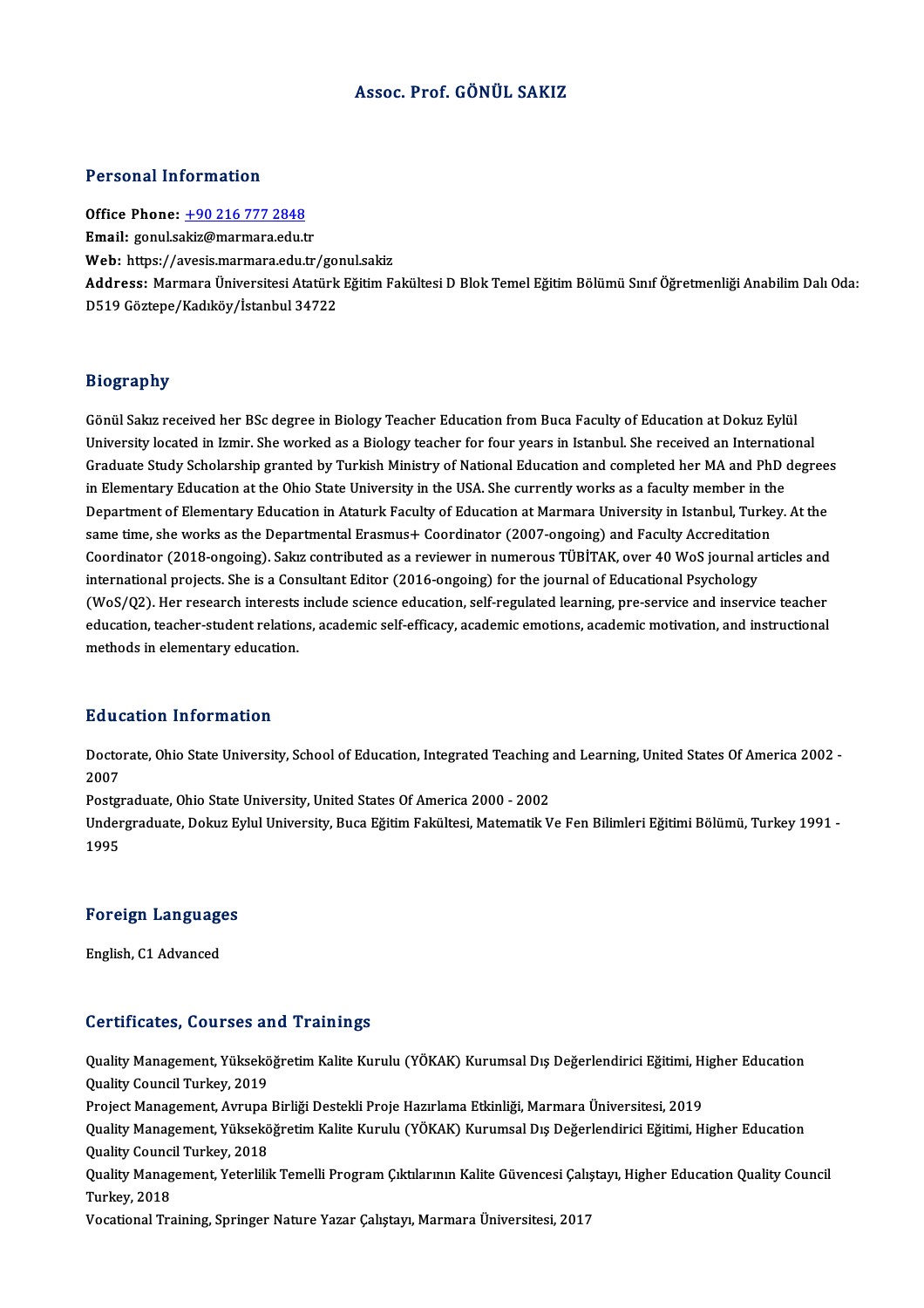Quality Management, Eğitim Fakülteleri Programlarını Değerlendirme ve Akreditasyon Derneği Değerlendirici Eğitimi,<br>Edusation Fasulty Programe Evalustion and Assueditation Council, 2016 Quality Management, Eğitim Fakülteleri Programlarını Değerlendirme ve<br>Education Faculty Programs Evaluation and Accreditation Council, 2016 Education Faculty Programs Evaluation and Accreditation Council, 2016<br>Dissertations

Dissertations<br>Doctorate, Does teacher affective support matter? An investigation of the relationship among perceived teacher affective<br>support, sanse of belanging, asademis emotions, asademis self efficesy beliefs, and asa support carrons<br>Doctorate, Does teacher affective support matter? An investigation of the relationship among perceived teacher affe<br>support, sense of belonging, academic emotions, academic self-efficacy beliefs, and academ Doctorate, Does teacher affective support matter? An investigation of the relationship among perceived teacher<br>support, sense of belonging, academic emotions, academic self-efficacy beliefs, and academic effort in middle s support, sense of belonging, academic emotions, academic self-efficacy beliefs, and academic effort in middle school<br>mathematics classrooms, Ohio State University, Integrated Teaching And Learning/Early And Middle Childhoo

### **Research Areas**

Research Areas<br>Social Sciences and Humanities, Psychology, Behavioural Sciences, Education, Educational Sciences, Elementary School<br>Education, Education in Natural Sciences, Teacher Training Resear en Trieus<br>Social Sciences and Humanities, Psychology, Behavioural Sc<br>Education, Education in Natural Sciences, Teacher Training Education, Education in Natural Sciences, Teacher Training<br>Academic Titles / Tasks

Academic Titles / Tasks<br>Associate Professor, Marmara University, Ataturk Faculty Of Education, Elementary Education, 2017 - Continues<br>Lecturer PhD, Marmara University, Ataturk Faculty Of Education, Elementary Education, 20 Lecturer Prefes, 7 Tublis<br>Associate Professor, Marmara University, Ataturk Faculty Of Education, Elementary Education, 2017 -<br>Lecturer PhD, Marmara University, Ataturk Faculty Of Education, Elementary Education, 2007 - 201 Lecturer PhD, Marmara University, Ataturk Faculty Of Education, Elementary Education, 2007 - 2017<br>Academic and Administrative Experience

Academic and Administrative Experience<br>Birim Kalite Komisyonu Üyesi, Marmara University, Ataturk Faculty Of Education, Elementary Education, 2021 -<br>Continues Birim Kalit<br>Continues<br>Eaculty Ac Birim Kalite Komisyonu Üyesi, Marmara University, Ataturk Faculty Of Education, Elementary Education, 2021 -<br>Continues<br>Faculty Accreditation Coordinator, Marmara University, Ataturk Faculty Of Education, Elementary Educati Continues<br>Faculty Ace<br>Continues<br>Freemue P Faculty Accreditation Coordinator, Marmara University, Ataturk Faculty Of Education, Elementary Education, 2018<br>Continues<br>Erasmus Program Department Coordinator, Marmara University, Ataturk Faculty Of Education, Elementary Continues<br>Erasmus Program<br>2007 - Continues<br>Erasmus Program Erasmus Program Department Coordinator, Marmara University, Ataturk Faculty Of Education, Elementary Educ<br>2007 - Continues<br>Erasmus Program Department Coordinator, Marmara University, Institute Of Educational Sciences, 2009 Erasmus Program Department Coordinator, Marmara University, Institute Of Educational Sciences, 2009 - 2013<br>Courses

Science Education in Primary School , Undergraduate, 2018 - 2019 Advanced Statistics in Education, Doctorate, 2018 - 2019 Science Education in Primary School , Undergraduate, 2018 - 2019<br>Advanced Statistics in Education, Doctorate, 2018 - 2019<br>School Experience in Primary Teaching, Undergraduate, 2018 - 2019<br>School Pregties in Primary Teachin Advanced Statistics in Education, Doctorate, 2018 - 2019<br>School Experience in Primary Teaching, Undergraduate, 2018 - 2019<br>School Practice in Primary Teaching II, Undergraduate, 2018 - 2019<br>Methods and Techniques in Educat School Experience in Primary Teaching, Undergraduate, 2018 - 2019<br>School Practice in Primary Teaching II, Undergraduate, 2018 - 2019<br>Methods and Techniques in Educational Research, Postgraduate, 2018 - 2019<br>Eundemental Pro School Practice in Primary Teaching II, Undergraduate, 2018 - 2019<br>Methods and Techniques in Educational Research, Postgraduate, 2018 - 2019<br>Fundamental Problems and Solutions in Primary Science Teaching, Doctorate, 2018 -Methods and Techniques in Educational Research, Postgraduation<br>Aragtimara Problems and Solutions in Primary Science Tead<br>Eğitim Araştırmalarında İstatistik, Postgraduate, 2018 - 2019<br>Educational Baychology, Undergraduate, Fundamental Problems and Solutions in Primary Scien<br>Eğitim Araştırmalarında İstatistik, Postgraduate, 2018<br>Educational Psychology, Undergraduate, 2017 - 2018<br>Teashing Science Education, Undergraduate, 2019 - 20 Eğitim Araştırmalarında İstatistik, Postgraduate, 2018 - 2019<br>Educational Psychology, Undergraduate, 2017 - 2018<br>Teaching Science Education, Undergraduate, 2018 - 2019 School Practice in Primary Teaching I, Undergraduate, 2018 - 2019 Measurement Techniques in Education, Doctorate, 2018 - 2019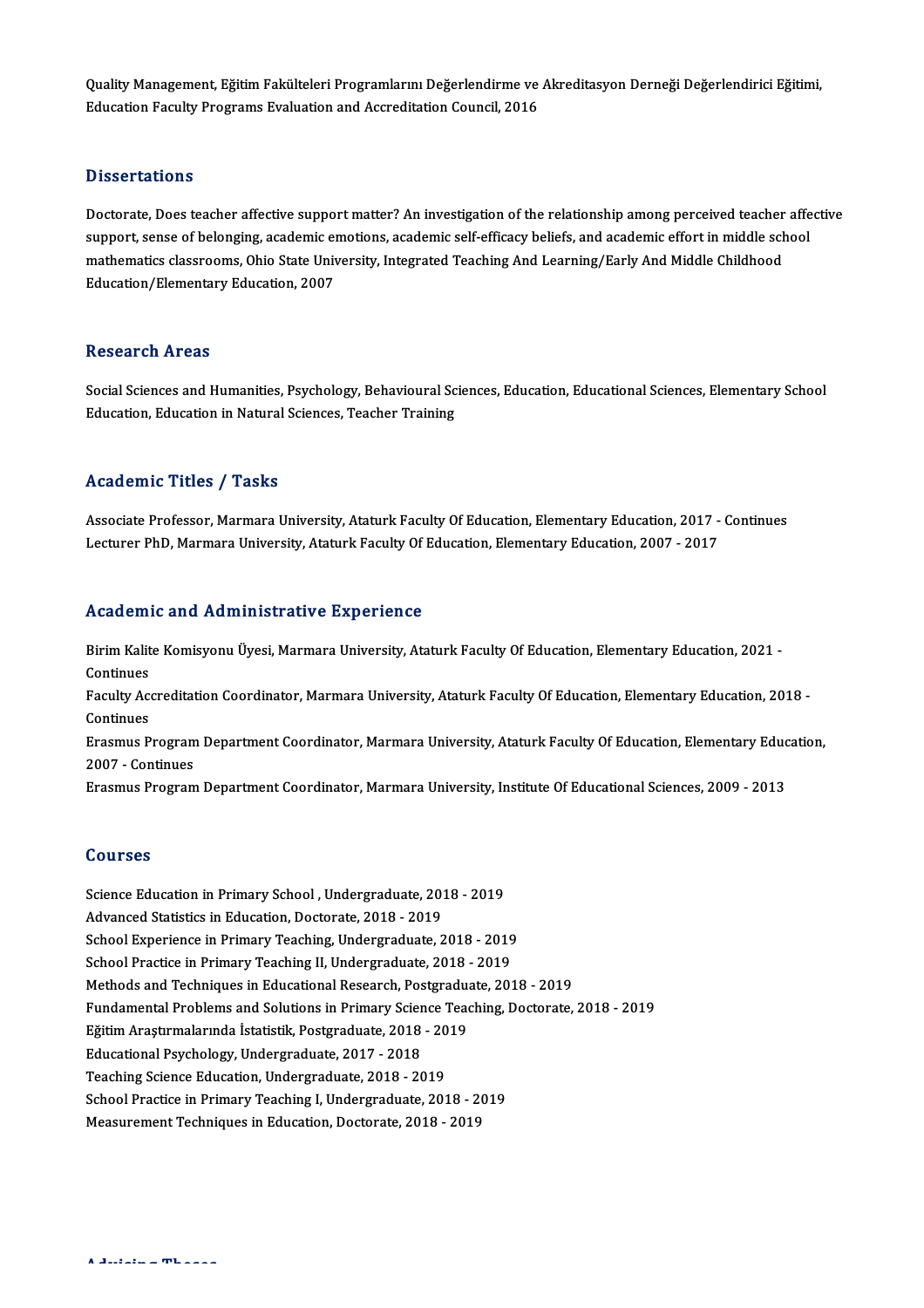### **Advising Ineses**

AQVISIN<mark>g I Neses</mark><br>Sakız G., İlkokul Dördüncü Sınıf Fen Bilimleri Dersinde STEAM Uygulamalarının Öğrencilerin 21. Yüzyıl Becerilerine,<br>Sanatasl Yanataylık Düreylerine ve Altademik Becerilerine Etkisi, Desterate, A.KALKAN(S rıcı v ising " inceces"<br>Sakız G., İlkokul Dördüncü Sınıf Fen Bilimleri Dersinde STEAM Uygulamalarının Öğrencilerin 21. Yüzyıl Bece<br>Salız G. Olul Dısı Öğrenme Ortamlarında SGAMPER Telmiği ile Uygularan İlkolul Dördüngü Sını Sakız G., İlkokul Dördüncü Sınıf Fen Bilimleri Dersinde STEAM Uygulamalarının Öğrencilerin 21. Yüzyıl Becerilerine,<br>Sanatsal Yaratıcılık Düzeylerine ve Akademik Başarılarına Etkisi, Doctorate, A.KALKAN(Student), Continues<br> Sanatsal Yaratıcılık Düzeylerine ve Akademik Başarılarına Etkisi, Doctorate, A.KALKAN(Student), Continues<br>Sakız G., Okul Dışı Öğrenme Ortamlarında SCAMPER Tekniği ile Uygulanan İlkokul Dördüncü Sınıf Fen Bilimleri Der<br>Etki Sakız G., Okul Dışı Öğrenme Ortamlarınd<br>Etkinliklerinin Öğrencilerin Yaratıcılık, So<br>Doctorate, B.OKUR(Student), Continues<br>Sakız G. Fon Bilimleri ve Matematik Ders Etkinliklerinin Öğrencilerin Yaratıcılık, Sosyobilimsel Farkındalık, Kavramsal Anlama ve Kalıcılık Düzeylerine Etkisi,<br>Doctorate, B.OKUR(Student), Continues<br>Sakız G., Fen Bilimleri ve Matematik Derslerinde Tasarım Odaklı D

Doctorate, B.OKUR(Student), Continues<br>Sakız G., Fen Bilimleri ve Matematik Derslerinde Tasarım Odaklı Düşünme Yaklaşımıyla<br>Öğrencilerinin Öğrenme Çıktılarına Etkisi, Doctorate, Ç.KARAKOÇ(Student), Continues<br>Sakız G., The E Sakız G., Fen Bilimleri ve Matematik Derslerinde Tasarım Odaklı Düşünme Yaklaşımıyla Öğretimin İlkokul D ördünc<br>Öğrencilerinin Öğrenme Çıktılarına Etkisi, Doctorate, Ç.KARAKOÇ(Student), Continues<br>Sakız G., The Effect of ST

Öğrencilerinin Öğrenme Çıktılarına Etkisi, Doctorate, Ç.KARAKOÇ(Student), Continues<br>Sakız G., The Effect of STEM Education on Fourth Grade Students' Outcomes in Science Classrooms, Postgraduate,<br>E.TOPRAK(Student), Continue Sakız G., The Effect of STEM Education on Fourth Grade Students' Outcomes in Science Classrooms, Postgraduate,<br>E.TOPRAK(Student), Continues<br>Sakız G., Stem eğitiminin fen bilimleri dersinde dördüncü sınıf öğrencilerinin bil

E.TOPRAK(Student), Continues<br>Sakız G., Stem eğitiminin fen bilimleri dersinde dördüncü sınıf öğrencilerinin bilimsel yaratıcılıklarına, problem çözmeye<br>yönelik yansıtıcı düşünme becerilerine ve stem eğitimine ilişkin görüş Sakız G., Stem eğitiminin fen bilimleri dersinde dördüncü sınıf öğrencilerinin bilimsel yaratıcılıklarına, problem çözmeye<br>yönelik yansıtıcı düşünme becerilerine ve stem eğitimine ilişkin görüşlerine etkisi, Doctorate, Ü.A yönelik yansıtıcı düşünme becerilerine ve stem eğitimine ilişkin görüşlerine etkisi, Doctorate, Ü.ATABAŞ(Student), 2020<br>Sakız G., İlkokul dördüncü sınıf fen bilimleri dersinde bilim defteri kullanılmasının etkilerinin çeşi Sakız G., İlkokul dördüncü sınıf fen bilimleri dersinde bilim defteri kullanılmasının etkilerinin çeşitli değişkenler açısındı<br>incelenmesi, Postgraduate, N.ARIK(Student), 2019<br>Sakız G., İlkokul öğrencilerinde algılanan öğr

incelenmesi, Postgraduate, N.ARIK(Student), 2019<br>Sakız G., İlkokul öğrencilerinde algılanan öğretmen yakınlık davra<br>ilişkilerin incelenmesi, Postgraduate, H.ÖZÇELİK(Student), 2019<br>Sakız G. Sınıf öğretmeni edevlerinin pelis Sakız G., İlkokul öğrencilerinde algılanan öğretmen yakınlık davranışları ile okul doyumu ve akran zorbalığı aras<br>ilişkilerin incelenmesi, Postgraduate, H.ÖZÇELİK(Student), 2019<br>Sakız G., Sınıf öğretmeni adaylarının psikol

ilişkilerin incelenmesi, Postgraduate, H.ÖZÇELİK(Student), 2019<br>Sakız G., Sınıf öğretmeni adaylarının psikolojik iyi oluş halleri, mesleki kaygı düzeyleri ve özyeterlik inançlarının<br>incelenmesi, Postgraduate, S.SARITAŞ(Stu Sakız G., Sınıf öğretmeni adaylarının psikolojik iyi oluş halleri, mesleki kaygı düzeyleri ve özyeterlik inançlarının

Technologies and Their Social-Emotional Adaptation Levels, Postgraduate, D.ER(Student), 2019

Sakız G., The Effect Of Using Quantum Learning Model In Science Teaching On The Primary School Fourth Grade Students' Academic Curiosity, Anxiety, Self-Efficacy And Achievement, Postgraduate, M.YALÇINTAŞ(Student), 2019 Sakız G., The Effect Of Using Quantum Learning Model In Science Teaching On The Primary School Fourth Grade<br>Students' Academic Curiosity, Anxiety, Self-Efficacy And Achievement, Postgraduate, M.YALÇINTAŞ(Student), 2019<br>Doğ bilimsel süreç becerilerine ve başarılarına etkisi, Doctorate, H.ÇOKÇALIŞKAN(Student), 2019 Doğan M. C. , Sakız G., Özdüzenlemeli fen öğretiminin ilkokul dördüncü sınıf öğrencilerinin özdüzenleme becerilerin<br>bilimsel süreç becerilerine ve başarılarına etkisi, Doctorate, H.ÇOKÇALIŞKAN(Student), 2019<br>Sakız G., İlko

bilimsel süreç becerilerine ve başarılarına etkisi, Doctorate, H.ÇOKÇALIŞKAN(Student), 2019<br>Sakız G., İlkokul dördüncü sınıf fen bilimleri dersinde özdüzenlemeli öğrenme stratejileri kullanmanın öğrend<br>problem çözme beceri Sakız G., İlkokul dördüncü sınıf fen bilimle<br>problem çözme becerileri, akademik kayı<br>Postgraduate, B.CENGİZ(Student), 2019<br>Saluz G. Payrel Z. N., Comparison Of Prit problem çözme becerileri, akademik kaygı, akademik özyeterlik, fen motivasyonu ve ders başarılarına etkisi,<br>Postgraduate, B.CENGİZ(Student), 2019<br>Sakız G., Baysal Z. N. , Comparison Of Primary School Teachers Rights In Var

Postgraduate, B.CENGİZ(Student), 2019<br>Sakız G., Baysal Z. N. , Comparison Of Primary School Teachers Rights In<br>Teachers' Opinions In Turkey, Postgraduate, H.BAYDAR(Student), 2019<br>Sakız G., POZİTİE PSİKOLOJİ BAĞLAMINDA SINI Sakız G., Baysal Z. N. , Comparison Of Primary School Teachers Rights In Various Countries And Examinations Of<br>Teachers' Opinions In Turkey, Postgraduate, H.BAYDAR(Student), 2019<br>Sakız G., POZİTİF PSİKOLOJİ BAĞLAMINDA SINI

Teachers' Opinions In Turkey, Postgraduate, H.BAYDAR(Student), 2019<br>Sakız G., POZİTİF PSİKOLOJİ BAĞLAMINDA SINIF ÖĞRETMENLERİNİN PSİKOLOJİK İYİ OLUŞ DÜZEYLERİ İLE<br>İNANÇLARI VE ÖRGÜTSEL BAĞLILIK DAVRANIŞLARI ARASINDAKİ İLİŞ Sakız G., POZİTİF PSİKOLO<br>İNANÇLARI VE ÖRGÜTSEI<br>P.MERVE(Student), 2019<br>Sakız G., Türkiya'da yatisk İNANÇLARI VE ÖRGÜTSEL BAĞLILIK DAVRANIŞLARI ARASINDAKİ İLİŞKİNİN İNCELENMESİ, Postgraduate,<br>P.MERVE(Student), 2019<br>Sakız G., Türkiye'de yetişkinlerin informel ortamlarda bilim öğrenimine yönelik durum çalışması, Postgradua

P.MERVE(Student), 2019<br>Sakız G., Türkiye'de yetişk<br>Ö.YAŞAR(Student), 2019<br>Sakız G., Evemination of t Sakız G., Türkiye'de yetişkinlerin informel ortamlarda bilim öğrenimine yönelik durum çalışması, Postgraduate,<br>Ö.YAŞAR(Student), 2019<br>Sakız G., Examination of the effects of the use of science book in fourth grade science

Ö.YAŞAR(Student), 2019<br>Sakız G., Examination of the effects of the use of science book in fourth grade science course in terms of various<br>variables, Postgraduate, N.Arık(Student), 2019

DOĞANM.C. ,SAKIZG.,Özdüzenlemeli fenöğretimininilkokuldördüncü sınıf öğrencilerininözdüzenleme becerilerine, bilimsel süreç becerilerine ve başarılarına etkisi (the effect of self-regulation based science teaching on primary school DOĞAN M. C. , SAKIZ G., Özdüzenlemeli fen öğretiminin ilkokul dördüncü sınıf öğrencilerinin özdüzenleme be<br>bilimsel süreç becerilerine ve başarılarına etkisi (the effect of self-regulation based science teaching on prim<br>fo bilimsel süreç becerilerine ve l<br>fourth-grade students' self-reg<br>H.Çokçalışkan(Student), 2019<br>Selva G., The investigation of th fourth-grade students' self-regulated learning skills, scientific processing skills and achievement), Doctorate,<br>H.Çokçalışkan(Student), 2019<br>Sakız G., The investigation of the relationships among adults, environmental fac

H.Çokçalışkan(Student), 2019<br>Sakız G., The investigation of the relationships amon<br>knowledge, Postgraduate, A.GÜRER(Student), 2018<br>Sakız G., Examination of the relations among primar Sakız G., The investigation of the relationships among adults, environmental factors and the tools used to reach scientific<br>knowledge, Postgraduate, A.GÜRER(Student), 2018<br>Sakız G., Examination of the relations among prima

knowledge, Postgraduate, A.GÜRER(Student), 2018<br>Sakız G., Examination of the relations among primary school student<br>sense of school belonging, Postgraduate, D.BALAK(Student), 2017<br>Ade S. Sakız G., Examination of brain base Sakız G., Examination of the relations among primary school students' levels of emotional intelligence, peer bullying and<br>sense of school belonging, Postgraduate, D.BALAK(Student), 2017<br>Ada S., Sakız G., Examination of bra

sense of school belonging, Postgradua<br>Ada S., Sakız G., Examination of brain b<br>Doctorate, G.ÜÇÜNCÜ(Student), 2017<br>Sakız G., The effect of sultural sentevt Ada S., Sakız G., Examination of brain based learning model in fourth grade science course in terms of different variable<br>Doctorate, G.ÜÇÜNCÜ(Student), 2017<br>Sakız G., The effect of cultural context supported programme on t

Doctorate, G.ÜÇÜNCÜ(Student), 2017<br>Sakız G., The effect of cultural context supported programme on the attitude and motivation of undergraduate english<br>language learners motivation of undergraduate english language learner Sakız G., The effect of cultural context supported programme on the attitude and motivation of undergraduate english<br>language learners motivation of undergraduate english language learners, Postgraduate, P.PAKYÜZ(Student), language learners motivation of undergraduate english language<br>Sakız G., The effectiveness of the portfolio method on the student<br>grade science classrooms, Postgraduate, M.ASLI(Student), 2013<br>Sakız G., The effect of teachi Sakız G., The effectiveness of the portfolio method on the students' academic success and retention outcomes in fifth-<br>grade science classrooms, Postgraduate, M.ASLI(Student), 2013<br>Sakız G., The effect of teaching the conc

grade science classrooms, Postgraduate, M.ASLI(Student), 2013<br>Sakız G., The effect of teaching the concepts of science in first form (primary school) via drama method on success and<br>retention of learning, Postgraduate, Ç.A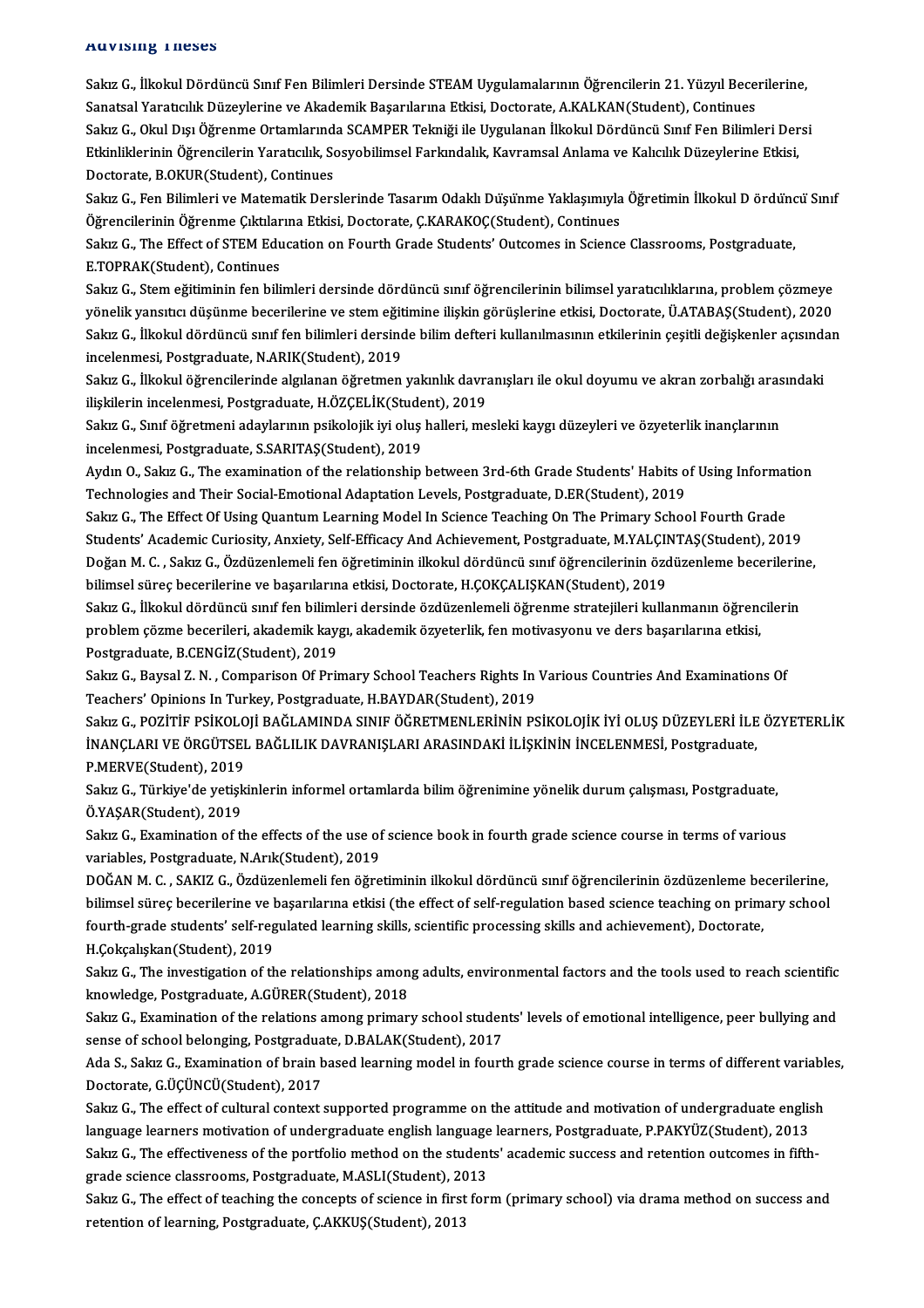Sakız G., The evaluation of family training activities organized for parents having children with special needs,<br>Restanaduate E SEKER(Student), 2012 Sakız G., The evaluation of family trainin<br>Postgraduate, E.ŞEKER(Student), 2013 Postgraduate, E.ŞEKER(Student), 2013<br>Jury Memberships

**Jury Memberships<br>Doctoral Examination, Doctoral Examination, Marmara Üniversitesi, June, 2022<br>Post Craduate, Post Craduate, Üniversitesi, Angil, 2022** Pary Promborompo<br>Doctoral Examination, Doctoral Examination, Marmara Üniversit<br>Post Graduate, Post Graduate, Üsküdar Üniversitesi, April, 2022<br>Post Graduate, Post Graduate, Marmara Üniversitesi, February Doctoral Examination, Doctoral Examination, Marmara Üniversitesi, Ju<br>Post Graduate, Post Graduate, Üsküdar Üniversitesi, April, 2022<br>Post Graduate, Post Graduate, Marmara Üniversitesi, February, 2022<br>Doctoral Examination, Post Graduate, Post Graduate, Üsküdar Üniversitesi, April, 2022<br>Post Graduate, Post Graduate, Marmara Üniversitesi, February, 2022<br>Doctoral Examination, Doctoral Examination, Boğazici Üniversitesi, Ianuary, 2022 Post Graduate, Post Graduate, Marmara Üniversitesi, February, 2022<br>Doctoral Examination, Doctoral Examination, Boğaziçi Üniversitesi, January, 2022<br>Doctoral Examination, Doctoral Examination, Boğaziçi Üniversitesi, January Doctoral Examination, Doctoral Examination, Boğaziçi Üniversitesi, January, 20:<br>Doctoral Examination, Doctoral Examination, Boğaziçi Üniversitesi, January, 20:<br>Doctoral Examination, Doctoral Examination, Marmara Üniversite Doctoral Examination, Doctoral Examination, Boğaziçi Üniversitesi, January, 2022<br>Doctoral Examination, Doctoral Examination, Marmara Üniversitesi, July, 2021<br>Doctoral Examination, Doctoral Examination, Marmara Üniversitesi Doctoral Examination, Doctoral Examination, Marmara Üniversitesi, July, 2021<br>Doctoral Examination, Doctoral Examination, Marmara Üniversitesi, March, 2021<br>Doctoral Examination, Doctoral Examination, Marmara Üniversitesi, M Doctoral Examination, Doctoral Examination, Marmara Üniversitesi, March, 2021<br>Doctoral Examination, Doctoral Examination, Marmara Üniversitesi, March, 2021<br>Doctoral Examination, Doctoral Examination, Boğaziçi Üniversitesi, Doctoral Examination, Doctoral Examination, Marmara Üniversitesi, March, 2021<br>Doctoral Examination, Doctoral Examination, Boğaziçi Üniversitesi, January, 2021<br>Doctoral Examination, Doctoral Examination, Boğaziçi Üniversite Doctoral Examination, Doctoral Examination, Boğaziçi Ünivers<br>Doctoral Examination, Doctoral Examination, Boğaziçi Ünivers<br>Doctorate, Doctorate, Marmara Üniversitesi, December, 2020<br>Doctorate, Doctorate, Marmara Üniversites Doctoral Examination, Doctoral Examination, Boğaziçi Üniversitesi, January, 2021<br>Doctorate, Doctorate, Marmara Üniversitesi, December, 2020 Doctorate, Doctorate, Marmara Üniversitesi, December, 2020<br>Doctorate, Doctorate, Marmara Üniversitesi, December, 2020<br>PhD Thesis Monitoring Committee Member, PhD Thesis Monitoring Committee Member, Marmara Üniversitesi, Oc Doctorate, Doctorate, Marmara Üniversitesi, December, 2020<br>PhD Thesis Monitoring Committee Member, PhD Thesis Monit<br>2020<br>Doctorate, Doctorate, Marmara Üniversitesi, October, 2020 PhD Thesis Monitoring Committee Member, PhD Thesis More<br>2020<br>Doctorate, Doctorate, Marmara Üniversitesi, October, 2020<br>PhD Thesis Monitoring Committee Member, PhD Thesis Mo 2020<br>Doctorate, Doctorate, Marmara Üniversitesi, October, 2020<br>PhD Thesis Monitoring Committee Member, PhD Thesis Monitoring Committee Member, Marmara Üniversitesi, October,<br>2020 Docto<br>PhD T<br>2020<br>מבואת PhD Thesis Monitoring Committee Member, PhD Thesis Monitoring Committee Member, Marmara Üniversitesi, October<br>2020<br>PhD Thesis Monitoring Committee Member, PhD Thesis Monitoring Committee Member, Marmara Üniversitesi, Augus 2020<br>PhD Thesis Monitoring Committee Member, PhD Thesis Monitoring Committee Member, Marmara Üniversitesi, August,<br>2020 PhD Thesis Monitoring Committee Member, PhD Thesis Monitoring Committee Member, Marr<br>2020<br>Doctoral Examination, Doctoral Examination, İstanbul Üniversitesi-Cerrahpaşa, August, 2020<br>PhD Thesis Monitoring Committee Member, P 2020<br>Doctoral Examination, Doctoral Examination, İstanbul Üniversitesi-Cerrahpaşa, August, 2020<br>PhD Thesis Monitoring Committee Member, PhD Thesis Monitoring Committee Member, Marmara Üniversitesi, July,<br>2020 Docto<br>PhD T<br>2020<br>Doste PhD Thesis Monitoring Committee Member, PhD Thesis Monitoring Committee I<br>2020<br>Doctoral Examination, Doctoral Examination, Marmara Üniversitesi, June, 2020<br>PhD Thesis Monitoring Committee Member, PhD Thesis Monitoring Comm 2020<br>Doctoral Examination, Doctoral Examination, Marmara Üniversitesi, June, 2020<br>PhD Thesis Monitoring Committee Member, PhD Thesis Monitoring Committee Member, Marmara Üniversitesi, May, Docto<br>PhD T<br>2020<br>Dosta PhD Thesis Monitoring Committee Member, PhD Thesis Monitoring Committee Meml<br>2020<br>Doctoral Examination, Doctoral Examination, Marmara Üniversitesi, February, 2020<br>PhD Thesis Monitoring Committee Member, PhD Thesis Monitori 2020<br>Doctoral Examination, Doctoral Examination, Marmara Üniversitesi, February, 2020<br>PhD Thesis Monitoring Committee Member, PhD Thesis Monitoring Committee Member, Marmara Üniversitesi, February,<br>2020 Doctoral Examination, Doctoral Examination, Marmara Üniversitesi, February, 2020 PhD Thesis Monitoring Committee Member, PhD Thesis Monitoring Committee Member, Marmara Üniversitesi, February,<br>2020<br>PhD Thesis Monitoring Committee Member, PhD Thesis Monitoring Committee Member, Marmara Üniversitesi, Feb 2020<br>PhD T<br>2020<br>Deste PhD Thesis Monitoring Committee Member, PhD Thesis Monitoring Committee Memb<br>2020<br>Doctoral Examination, Doctoral Examination, Marmara Üniversitesi, December, 2019<br>Doctoral Examination, Doctoral Examination, Marmara Ünivers 2020<br>Doctoral Examination, Doctoral Examination, Marmara Üniversitesi, December, 2019<br>Doctoral Examination, Doctoral Examination, Marmara Üniversitesi, December, 2019 Doctoral Examination, Doctoral Examination, Marmara Üniversitesi, December, 2019<br>Doctoral Examination, Doctoral Examination, Marmara Üniversitesi, December, 2019<br>Doctoral Examination, Doctoral Examination, Marmara Üniversi Doctoral Examination, Doctoral Examination, Marmara Üniversitesi<br>Doctoral Examination, Doctoral Examination, Marmara Üniversitesi<br>Post Graduate, Post Graduate, Marmara Üniversitesi, August, 2019<br>Post Craduate, Post Craduat Doctoral Examination, Doctoral Examination, Marmara Üniversitesi<br>Post Graduate, Post Graduate, Marmara Üniversitesi, August, 2019<br>Post Graduate, Post Graduate, Marmara Üniversitesi, August, 2019<br>Post Craduate, Post Craduat Post Graduate, Post Graduate, Marmara Üniversitesi, August, 2019<br>Post Graduate, Post Graduate, Marmara Üniversitesi, August, 2019<br>Post Graduate, Post Graduate, Marmara Üniversitesi, August, 2019<br>Post Graduate, Post Graduat Post Graduate, Post Graduate, Marmara Üniversitesi, August, 20<br>Post Graduate, Post Graduate, Marmara Üniversitesi, August, 20<br>Post Graduate, Post Graduate, Marmara Üniversitesi, July, 2019<br>Post Craduate, Post Craduate, Mar Post Graduate, Post Graduate, Marmara Üniversitesi, August, 2019<br>Post Graduate, Post Graduate, Marmara Üniversitesi, July, 2019<br>Post Graduate, Post Graduate, Marmara Üniversitesi, June, 2019 Post Graduate, Post Graduate, Marmara Üniversitesi, July, 2019<br>Post Graduate, Post Graduate, Marmara Üniversitesi, June, 2019<br>PhD Thesis Monitoring Committee Member, PhD Thesis Monitoring Committee Member, Marmara Üniversi Post G<br>PhD T<br>2019<br><sup>Rost C</sup> PhD Thesis Monitoring Committee Member, PhD Thesis Monitori<br>2019<br>Post Graduate, Post Graduate, Marmara Üniversitesi, June, 2019<br>Postaral Examination, Dostaral Examination, Marmara Üniversit 2019<br>Post Graduate, Post Graduate, Marmara Üniversitesi, June, 2019<br>Doctoral Examination, Doctoral Examination, Marmara Üniversitesi, April, 2019 Post Graduate, Post Graduate, Marmara Üniversitesi, June, 2019<br>Doctoral Examination, Doctoral Examination, Marmara Üniversitesi, April, 2019<br>PhD Thesis Monitoring Committee Member, PhD Thesis Monitoring Committee Member, M Docto<br>PhD T<br>2019<br>PhD T PhD Thesis Monitoring Committee Member, PhD Thesis Monitoring Committee Member, Marmara Üniversitesi, April,<br>2019<br>PhD Thesis Monitoring Committee Member, PhD Thesis Monitoring Committee Member, Marmara Üniversitesi, April,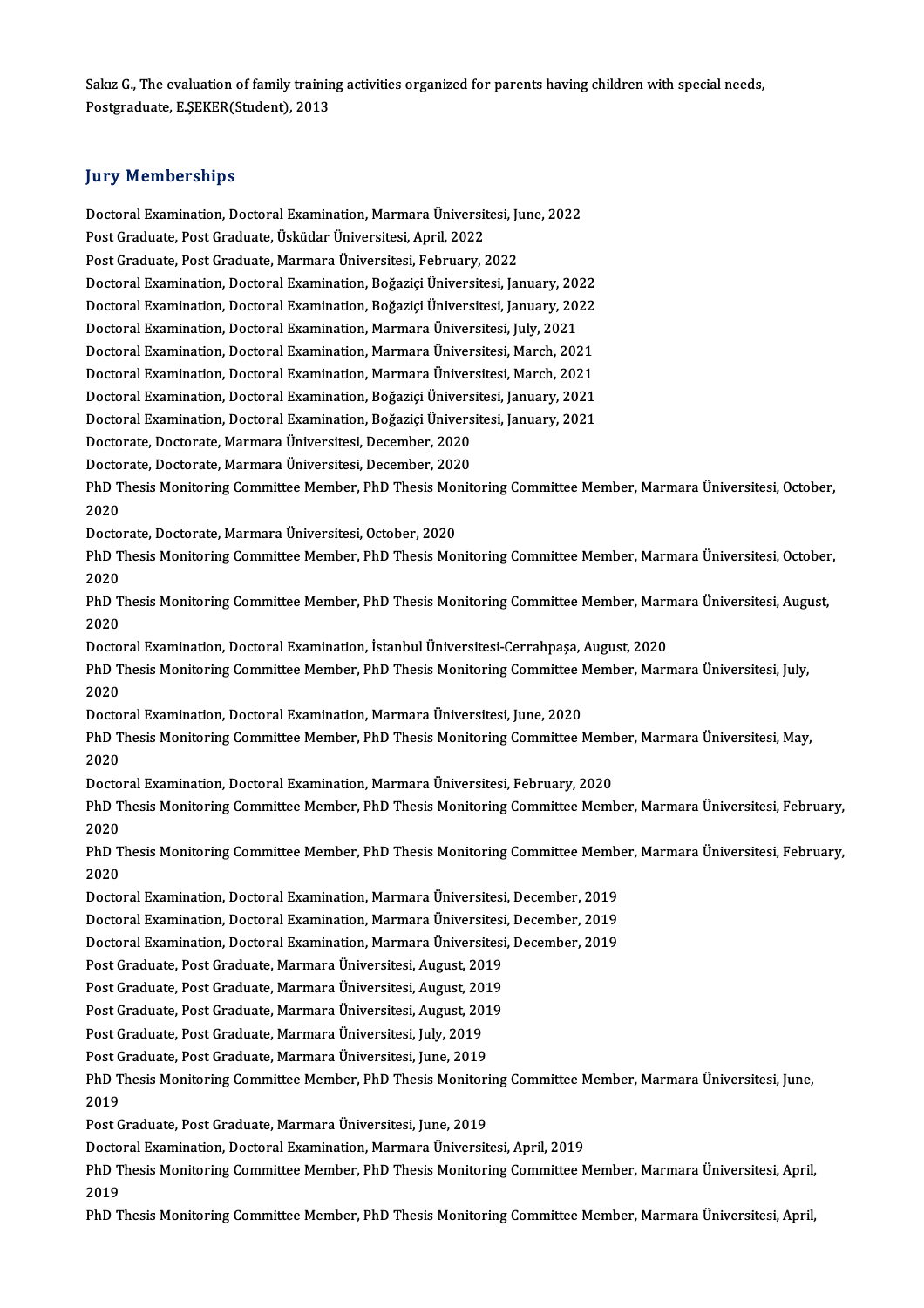### 2019

Post Graduate, Post Graduate, Marmara Üniversitesi, March, 2019 Post Graduate, Post Graduate, Marmara Üniversitesi, January, 2019 Doctorate, Doctorate, Marmara Üniversitesi, December, 2018 Post Graduate, Post Graduate, Marmara Üniversitesi, January, 2019<br>Doctorate, Doctorate, Marmara Üniversitesi, December, 2018<br>Doctoral Examination, Doctoral Examination, İstanbul Üniversitesi-Cerrahpaşa, December, 2018<br>Doct Doctorate, Doctorate, Marmara Üniversitesi, December, 2018<br>Doctoral Examination, Doctoral Examination, İstanbul Üniversitesi-Cerrahpaşa, December, 2018<br>Doctoral Examination, Doctoral Examination, İstanbul Üniversitesi-Cerr Doctoral Examination, Doctoral Examination, İstanbul Üniversitesi-Cer<br>Doctoral Examination, Doctoral Examination, İstanbul Üniversitesi-Cer<br>Post Graduate, Post Graduate, Marmara Üniversitesi, December, 2018<br>Post Craduate, Doctoral Examination, Doctoral Examination, İstanbul Üniversitesi-Cerrahpaşa, December, 2018<br>Post Graduate, Post Graduate, Marmara Üniversitesi, December, 2018<br>Post Graduate, Post Graduate, Marmara Üniversitesi, September, Post Graduate, Post Graduate, Marmara Üniversitesi, December, 2018 Post Graduate, Post Graduate, Marmara Üniversitesi, September, 2018<br>Doctorate, Doctorate, Marmara Üniversitesi, August, 2018<br>PhD Thesis Monitoring Committee Member, PhD Thesis Monitoring Committee Member, Marmara Üniversit Docto<br>PhD T<br>2018<br>פרט PhD Thesis Monitoring Committee Member, PhD Thesis Monitoring Committee Member, Marmara Üniversitesi, June,<br>2018<br>PhD Thesis Monitoring Committee Member, PhD Thesis Monitoring Committee Member, Marmara Üniversitesi, May,<br>20 2018<br>PhD Thesis Monitoring Committee Member, PhD Thesis Monitoring Committee Member, Marmara Üniversitesi, May,<br>2018 PhD Thesis Monitoring Committee Member, PhD Thesis Monitoring Committee Member, Marmara Üniversitesi, May,<br>2018<br>PhD Thesis Monitoring Committee Member, PhD Thesis Monitoring Committee Member, Marmara Üniversitesi, May,<br>201 2018<br>PhD T<br>2018<br>PhD T PhD Thesis Monitoring Committee Member, PhD Thesis Monitoring Committee Member, Marmara Üniversitesi, May,<br>2018<br>PhD Thesis Monitoring Committee Member, PhD Thesis Monitoring Committee Member, Marmara Üniversitesi, January, 2018<br>PhD T<br>2018<br>Pest C PhD Thesis Monitoring Committee Member, PhD Thesis Monitoring<br>2018<br>Post Graduate, Post Graduate, Marmara Üniversitesi, January, 2018<br>PhD Thesis Monitoring Committee Member, PhD Thesis Monitoring 2018<br>Post Graduate, Post Graduate, Marmara Üniversitesi, January, 2018<br>PhD Thesis Monitoring Committee Member, PhD Thesis Monitoring Committee Member, Marmara Üniversitesi, Post Graduate, Po<br>PhD Thesis Monit<br>December, 2017<br>Pectaral Examine PhD Thesis Monitoring Committee Member, PhD Thesis Monitoring Committee Meml<br>December, 2017<br>Doctoral Examination, Doctoral Examination, İstanbul Üniversitesi, December, 2017<br>Doctoral Examination, Doctoral Examination, İsta December, 2017<br>Doctoral Examination, Doctoral Examination, İstanbul Üniversitesi, December, 2017<br>Doctoral Examination, Doctoral Examination, İstanbul Üniversitesi, December, 2017 Doctoral Examination, Doctoral Examination, İstanbul Üniversitesi, December, 2017<br>Doctoral Examination, Doctoral Examination, İstanbul Üniversitesi, December, 2017<br>PhD Thesis Monitoring Committee Member, PhD Thesis Monitor Docto<br>PhD T<br>2017<br><sup>Post C</sup> PhD Thesis Monitoring Committee Member, PhD Thesis Monitori<br>2017<br>Post Graduate, Post Graduate, Marmara Üniversitesi, June, 2016

# Post Graduate, Post Graduate, Marmara Üniversitesi, June, 2016<br>Articles Published in Journals That Entered SCI, SSCI and AHCI Indexes

rticles Published in Journals That Entered SCI, SSCI and AHCI Indexes<br>I. Self-regulated learning strategies impact fourth-grade students' positive outcomes in science class<br>Congy Istanbully B. Selge C Self-regulated learning st<br>Self-regulated learning st<br>Cengız-Istanbullu B., Sakız G.<br>JOUDNAL OF PALTIC SCIENC Self-regulated learning strategies impact fourth-grade students' positive outcomes in sci<br>Cengız-Istanbullu B., Sakız G.<br>JOURNAL OF BALTIC SCIENCE EDUCATION, vol.21, no.2, pp.192-206, 2022 (Journal Indexed in SSCI)<br>Perseiv Cengız-Istanbullu B., Sakız G.<br>JOURNAL OF BALTIC SCIENCE EDUCATION, vol.21, no.2, pp.192-206, 2022 (Journal Indexed in SSCI)<br>II. Perceived teacher affective support in relation to emotional and motivational variables in<br>al

JOURNAL OF BALTIC SCIENCE EDUCATION, vol.21, no.2, pp.192-206, 2022 (Journal Indexed in SSCI)<br>Perceived teacher affective support in relation to emotional and motivational variables i<br>elementary school science classrooms i Percei<mark>v</mark><br>elemen<br>Sakız G.<br>PESEAP elementary school science classrooms in Turkey<br>Sakız G.<br>RESEARCH IN SCIENCE & TECHNOLOGICAL EDUCATION, vol.35, pp.108-129, 2017 (Journal Indexed in SSCI)<br>Dees perseived teasher affective support matter for middle school st

- Sakız G.<br>RESEARCH IN SCIENCE & TECHNOLOGICAL EDUCATION, vol.35, pp.108-129, 2017 (Journal Indexed in SS<br>III. Does perceived teacher affective support matter for middle school students in mathematics<br>classrooms? RESEARCH IN<br>Does perceiv<br>classrooms?<br>Salaz C. Bana III. Does perceived teacher affective support matter for middle school students in mathematics classrooms?<br>Sakız G., Pape S. J. , Hoy A. W.
	-

JOURNAL OF SCHOOL PSYCHOLOGY, vol.50, pp.235-255, 2012 (Journal Indexed in SSCI)

Sakız G., Pape S. J. , Hoy A. W.<br>JOURNAL OF SCHOOL PSYCHOLOGY, vol.50, pp.235-255, 2012 (Journal Indexed in SSCI)<br>IV. Perceived instructor affective support in relation to academic emotions and motivation in college<br>Sa JOURNA<br><mark>Perceiv</mark><br>Sakiz G.<br>EDUCA<sup>1</sup> Perceived instructor affective support in relation to academic emotion<br>Sakiz G.<br>EDUCATIONAL PSYCHOLOGY, vol.32, pp.63-79, 2012 (Journal Indexed in SSCI)<br>An Interview with Dale Sabunk

EDUCATIONAL PSYCHOLOGY, vol.32, pp.63-79, 2012 (Journal Indexed in SSCI)

Sakiz G.<br>EDUCATIONAL PSYCHOLOGY, vol.3.<br>V. An Interview with Dale Schunk<br>Sakiz G. EDUCATIONAL PSYCHOLOGYREVIEW,vol.20,pp.485-491,2008 (Journal Indexed inSSCI)

### Articles Published in Other Journals

I. Development of Perceived Social Justice in Education Scale for Primary School Students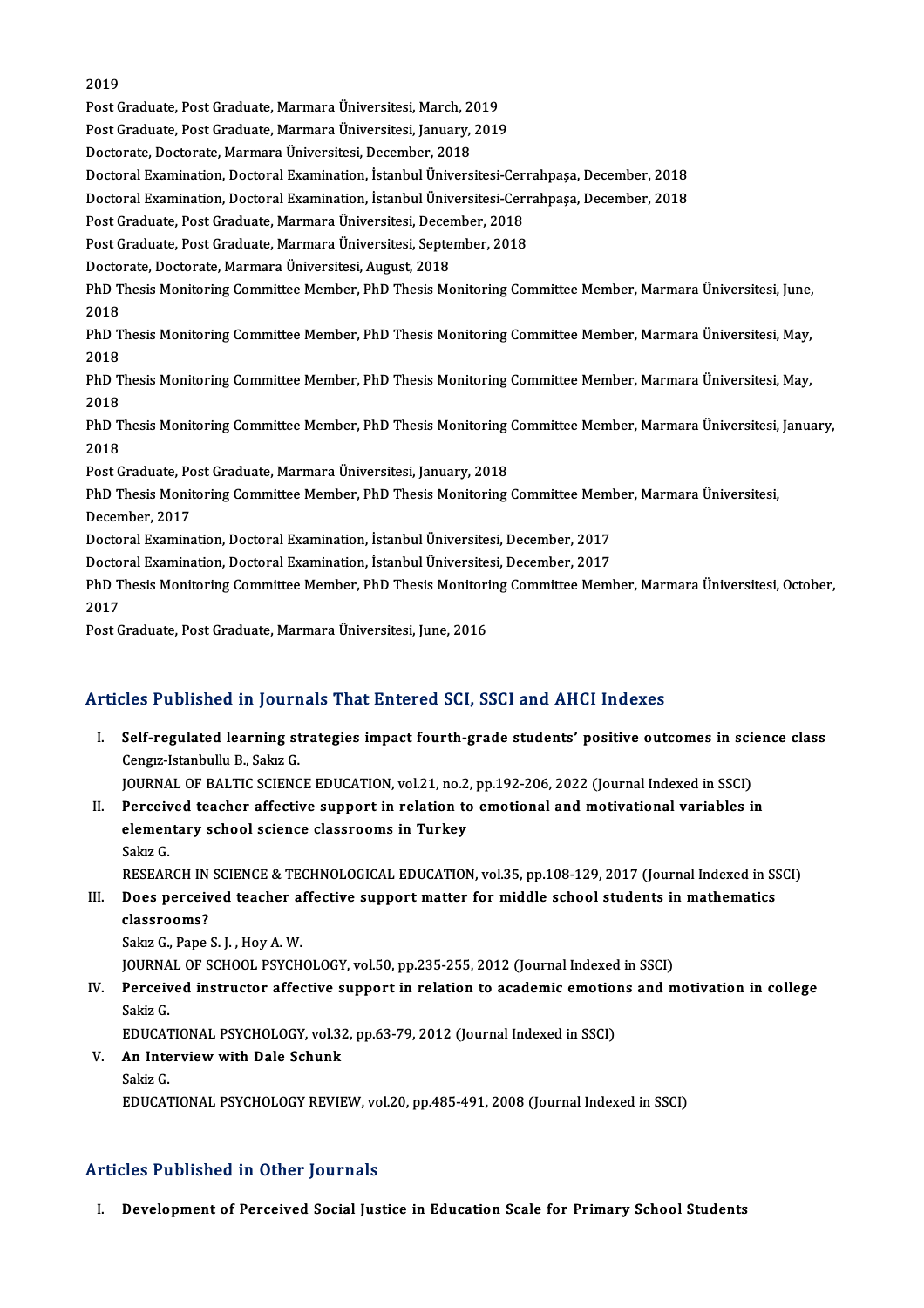Karakoç Ç., Sakız G.<br>International Journ International Journal of New Approaches in Social Studies, vol.5, no.2, 2021 (Refereed Journals of Other<br>Institutions) Karakoç Ç., S.<br>International<br>Institutions)<br>Illiakul Dür International Journal of New Approaches in Social Studies, vol.5, no.2, 2021 (Refereed Journals of Other<br>Institutions)<br>II. Ilkokul Düzeyinde Zaman Yönetimi Ölçeği'nin Geliştirilmesi: Geçerlik ve Güvenirlik Çalışması<br>Keşebi Institutions)<br>İlkokul Düzeyind<br>Kesebir G., Sakız G.<br>Tomel Fğitim Aract İlkokul Düzeyinde Zaman Yönetimi Ölçeği'nin Geliştirilmesi: Geçerlik ve Güvenirlik Çalışmas<br>Kesebir G., Sakız G.<br>Temel Eğitim Araştırmaları Dergisi, vol.1, no.2, pp.148-162, 2021 (National Refreed University Journal)<br>Basar Kesebir G., Sakız G.<br>Temel Eğitim Araştırmaları Dergisi, vol.1, no.2, pp.148-162, 2021 (National Refreed University Journ<br>III. Başarı Testi Geliştirme Süreci: İlkokul Dördüncü Sınıf Maddeyi Tanıyalım Ünitesi Örneği<br>Üsüngü Temel Eğitim Araşt<br><mark>Başarı Testi Geli</mark>:<br>Üçüncü G., Sakız G.<br>Kastamanu Eğitim Başarı Testi Geliştirme Süreci: İlkokul Dördüncü Sınıf Maddeyi Tanıyalım Ünitesi Ö<br>Üçüncü G., Sakız G.<br>Kastamonu Eğitim Dergisi, vol.28, no.1, pp.82-94, 2020 (National Refreed University Journal)<br>İlkokul dördüncü sınıf öğr Üçüncü G., Sakız G.<br>Kastamonu Eğitim Dergisi, vol.28, no.1, pp.82-94, 2020 (National Refreed University Journal)<br>IV. İlkokul dördüncü sınıf öğrencilerine yönelik özdüzenlemeli öğrenme envanterinin geliştirilmesi:<br>Cesenlik Kastamonu Eğitim Dergisi, vol.28, no<br>İlkokul dördüncü sınıf öğrencile<br>Geçerlik ve güvenirlik çalışması<br>COKCALISKAN H. SAKIZ G. DOĞAN İlkokul dördüncü sınıf öğrencilerine<br>Geçerlik ve güvenirlik çalışması<br>ÇOKÇALIŞKAN H., SAKIZ G., DOĞAN M. C.<br>Payburt Făitim Fakültesi Dargisi yal 14. r Geçerlik ve güvenirlik çalışması<br>ÇOKÇALIŞKAN H., SAKIZ G., DOĞAN M. C.<br>Bayburt Eğitim Fakültesi Dergisi, vol.14, no.28, pp.324-346, 2019 (Other Refereed National Journals) ÇOKÇALIŞKAN H., SAKIZ G., DOĞAN M. C.<br>Bayburt Eğitim Fakültesi Dergisi, vol.14, no.28, pp.324-346, 2019 (Other Refereed N<br>V. İlkokul Düzeyinde Dijital Okuryazarlık Becerileri Rubriğinin Geliştirilmesi<br>Aydemir Z. Selvz G. D Bayburt Eğitim Fakültesi Dergisi,<br>İlkokul Düzeyinde Dijital Oku<br>Aydemir Z., Sakız G., Doğan M. C.<br>MİLLİ EĞİTİM DERÇİSİ vol 49-n İlkokul Düzeyinde Dijital Okuryazarlık Becerileri Rubriğinin Geliştirilmesi<br>Aydemir Z., Sakız G., Doğan M. C.<br>MİLLİ EĞİTİM DERGİSİ, vol.48, no.1, pp.617-638, 2019 (Refereed Journals of Other Institutions)<br>The Effect of Pue Aydemir Z., Sakız G., Doğan M. C.<br>MİLLİ EĞİTİM DERGİSİ, vol.48, no.1, pp.617-638, 2019 (Refereed Journals of Other Institutions)<br>VI. The Effect of Brain-Based Learning On Students' Academic Achievement and Achievement MİLLİ EĞİTİM DERG<br>The Effect of Brain<br>in Science Course<br>Ügüngü C. Selur C The Effect of Bra<br>in Science Cours<br>Üçüncü G., Sakız G.<br>Uludež Üniversites in Science Course<br>Üçüncü G., Sakız G.<br>Uludağ Üniversitesi Eğitim Fakültesi Dergisi, vol.32, no.1, pp.345-378, 2019 (National Refreed University Journal)<br>Pevelenment Of Disitel Liteneey Skille Puhnie at Primery Sebeel Level Üçüncü G., Sakız G.<br>Uludağ Üniversitesi Eğitim Fakültesi Dergisi, vol.32, no.1, pp.345-378, 2019 (Nat<br>VII. Development Of Digital Literacy Skills Rubric at Primary School Level<br>AYDEMİR Z., SAKIZ G., Cihangir Doğan M. Uludağ Üniversitesi Eğitim Fakültesi Derg<br>Development Of Digital Literacy Skill<br>AYDEMİR Z., SAKIZ G., Cihangir Doğan M.<br>Milli Egitim vol 48 no 1 nn 617 628 2011 Development Of Digital Literacy Skills Rubric at Primary School Level<br>AYDEMİR Z., SAKIZ G., Cihangir Doğan M.<br>Milli Egitim, vol.48, no.1, pp.617-638, 2019 (Refereed Journals of Other Institutions)<br>Clobal Warming Knowledge VIII. Global Warming Knowledge Levels and Recycling Awareness in Adults Gürer A., Sakız G. Milli Egitim, vol.48<br>Global Warmin<sub>{</sub><br>Gürer A., Sakız G.<br>İncan ve Tanlum Global Warming Knowledge Levels and Recycling Awareness in Adults<br>Gürer A., Sakız G.<br>İnsan ve Toplum Bilimleri Araştırmaları Dergisi, vol.7, no.2, pp.1364-1391, 2018 (Other Refereed National<br>Journals) Gürer A., S<br>İnsan ve T<br>Journals)<br>KADEME Journals)<br>IX. KADEMELİ SORUMLULUK AKTARIMI MODELİ KULLANILARAK ÖĞRETİLEN İNTERNETTE ARAMA-Journals)<br>KADEMELİ SORUMLULUK AKTARIMI MODELİ KULLANILARAK ÖĞRETİLEN İNTERNETT<br>ANLAMA STRATEJİLERİNE YÖNELİK ÖĞRENCİLERİN YANSITICI DÜŞÜNME EYLEMLERİ<br>AYDEMİR Z. SAKIZ G. DOĞAN M.G. ASICI M KADEMELİ SORUMLULUK AKTARIMI MO<br>ANLAMA STRATEJİLERİNE YÖNELİK ÖĞF<br>AYDEMİR Z., SAKIZ G., DOĞAN M. C. , AŞICI M.<br>Journal of International Sosial Bessersh vol 1 ANLAMA STRATEJİLERİNE YÖNELİK ÖĞRENCİLERİN YANSITICI DÜŞÜNME EYLEMLERİ<br>AYDEMİR Z., SAKIZ G., DOĞAN M. C. , AŞICI M.<br>Journal of International Social Research, vol.10, pp.629-640, 2017 (Refereed Journals of Other Institution AYDEMIR Z., SAKIZ G., DOĞAN M. C. , AŞICI M.<br>Journal of International Social Research, vol.10, pp.629-640, 2017 (Refereed Journals of Othe<br>X. A task development process The case of fourth grade introduction to matter unit Journal of International Se<br><mark>A task development pr</mark><br>Üçüncü G., Sakız G., Ada S.<br>The Turkieb Opline Journe The Turkish Online Journal of Educational Technology, vol.1, pp.155-164, 2016 (Refereed Journals of Other Institutions) Üçüncü G., Sakız G., Ada S. The Turkish Online Journal of Educational Technology, vol.1, pp.155-164, 2016 (Refereed Journals of Other<br>Institutions)<br>XI. Etkili öğretmenlik ve öğretmen niteliğinin geliştirilmesi (Effective teaching and improving teachi Institutio<br><mark>Etkili öğ</mark><br>quality)<br>sakiz c <mark>Etkili öğ</mark><br>quality)<br>SAKIZ G.<br>Kuramsa **quality)**<br>SAKIZ G.<br>Kuramsal Eğitimbilim Dergisi (Journal of Theoretical Science), vol.9, no.2, pp.214-244, 2016 (Other Refereed<br>National Journals) SAKIZ G.<br>Kuramsal Eğitimbil<br>National Journals)<br>Effective teachin Kuramsal Eğitimbilim Dergisi (Journal of Theoretical Scie<br>National Journals)<br>XII. Effective teaching and improving teaching quality<br>Selaz C Nationa<br>**Effectiv**<br>Sakız G.<br>Kurams Effective teaching and improving teaching quality<br>Sakız G.<br>Kuramsal Eğitimbilim Dergisi, vol.9, no.2, pp.214-244, 2016 (National Refreed University Journal)<br>Perseived teacher fectors in relation te students achievement rel Sakız G.<br>Kuramsal Eğitimbilim Dergisi, vol.9, no.2, pp.214-244, 2016 (National Refreed University Journal)<br>XIII. Perceived teacher factors in relation to students achievement related outcomes in science<br> Kuramsal Eğitimbilim Dergisi, vol.9, no<br>Perceived teacher factors in relat<br>classrooms in elementary school<br>Selva*C* Perceived teacher factors in relation to students achievement related outcomes in science<br>classrooms in elementary school<br>Sakız G. classrooms in elementary school<br>Sakız G.<br>European Journal of Science and Mathematics Education, vol.3, no.2, pp.115-129, 2015 (Refereed Journals of Other Sakız G.<br>European Jou<br>Institutions)<br>The Effect c European Journal of Science and Mathematics Education, vol.3, no.2, pp.115-129, 2015 (Refereed Journals of<br>Institutions)<br>XIV. The Effect of the Use of Interactive Whiteboard on Students' Achievement and Attitude Toward<br>Ins Institutions)<br>The Effect of the Use of Interactive Whiteboard on<br>Instruction in Science and Technology Classrooms<br>Saky Gorden B. Akay D. Simeek Ö The Effect of the Use of Interact<br>Instruction in Science and Techı<br>Sakız G., Özden B., Aksu D., Şimşek Ö.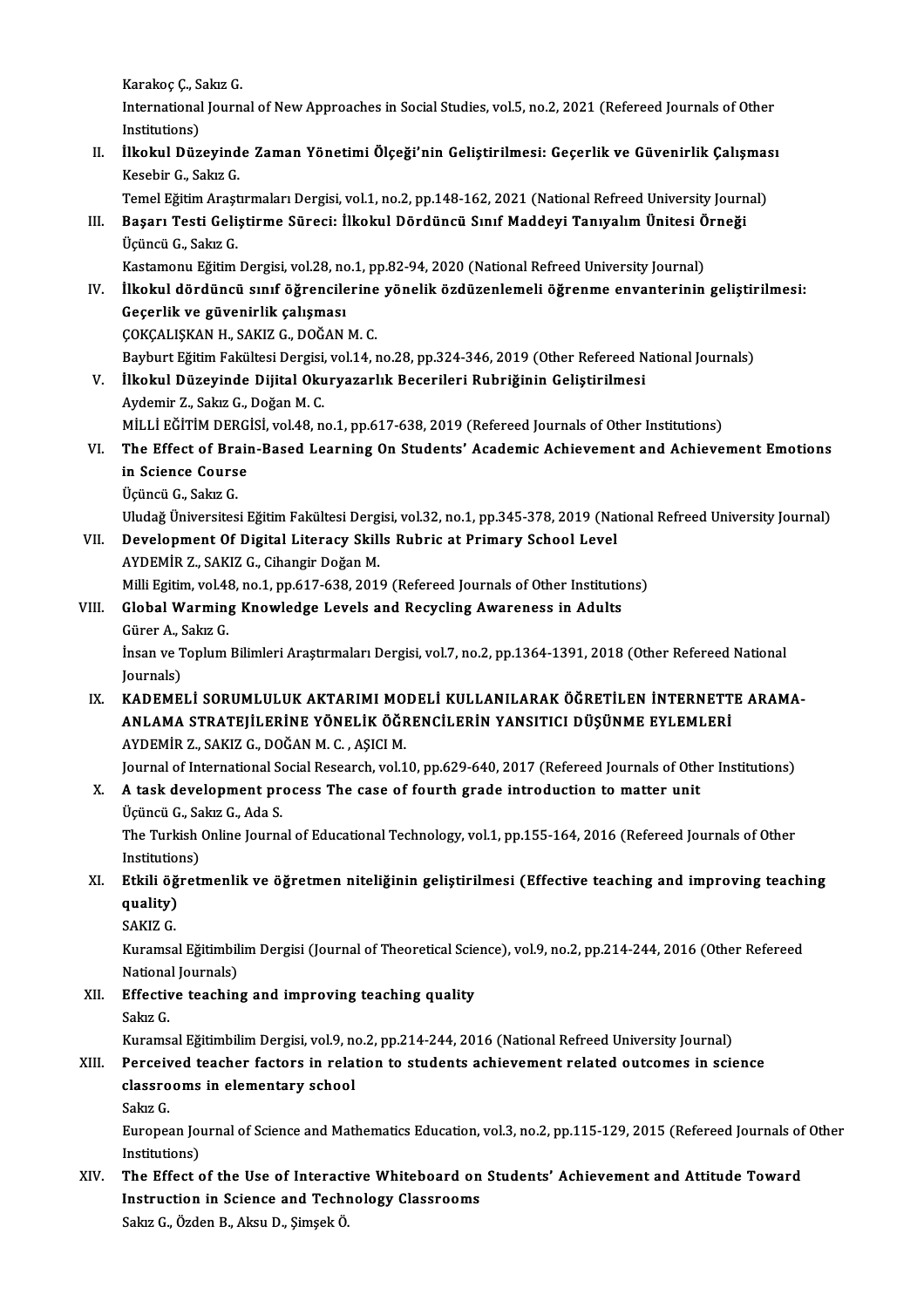Atatürk Üniversitesi Sosyal Bilimler Enstitüsü Dergisi, vol.18, pp.257-274, 2014 (Other Refereed National Journals)

- Atatürk Üniversitesi Sosyal Bilimler Enstitüsü Dergisi, vol.18, pp.257-274, 2014 (Other Refereed National Journals)<br>XV. The Influence of Portfolios on Student Success and Retention Level in Science and Technology Class Atatürk Üniversitesi !<br>The Influence of P<br>Turan M. A. , Sakız G.<br>Morsin Üniversitesi E The Influence of Portfolios on Student Success and Retention Level in Science and Technology Cla<br>Turan M. A. , Sakız G.<br>Mersin Üniversitesi Eğitim Fakültesi Dergisi, vol.10, no.3, pp.48-63, 2014 (National Refreed Universit
	- Mersin Üniversitesi Eğitim Fakültesi Dergisi, vol.10, no.3, pp.48-63, 2014 (National Refreed University Journal)
- Turan M. A. , Sakız G.<br>Mersin Üniversitesi Eğitim Fakültesi Dergi<br>XVI. Başarıda anahtar kelime: Öz-yeterlik<br>SAKIZ G.

Başarıda anahtar kelime: Öz-yeterlik<br>SAKIZ G.<br>Uludağ Üniversitesi Eğitim Fakültesi Dergisi, vol.26, pp.185-209, 2013 (Other Refereed National Journals)<br>Mastery and performance annreach goal orientations in relation to asad

- SAKIZ G.<br>Uludağ Üniversitesi Eğitim Fakültesi Dergisi, vol.26, pp.185-209, 2013 (Other Refereed National Journals)<br>XVII. Mastery and performance approach goal orientations in relation to academic self efficacy beliefs<br>and Uludağ Üniversitesi Eğitim Fakültesi Dergisi, vol.26, pp.185-209, 2013 (Other<br>Mastery and performance approach goal orientations in relation to<br>and academic help seeking behaviors of college students in Turkey<br>Selva*C* Master<br>and aca<br>Sakız G. and academic help seeking behaviors of college students in Turkey<br>Sakız G.<br>Educational Research, vol.2, no.1, pp.771-778, 2011 (Refereed Journals of Other Institutions)
	-

### Books&Book Chapters

ooks & Book Chapters<br>I. Fen bilimlerinin diğer bilimler arasındaki yeri ve tarihi gelişimi<br>SAKIZ.C ns & Be<br>Fen bili:<br>SAKIZ G.<br>in: <sup>İlkolm</sup> Fen bilimlerinin diğer bilimler arasındaki yeri ve tarihi gelişimi<br>SAKIZ G.<br>in: İlkokulda Temel Fen Bilimleri, Ayvacı, Hakan Şevki, Editor, Pegem Akademi Yayıncılık, Ankara, pp.44-84, 2018<br>Sežlik ve yasem kelitesi SAKIZ G.<br>in: İlkokulda Temel Fen Bili<br>II. Sağlık ve yaşam kalitesi<br>SAKIZ G

in: İlkoku<br><mark>Sağlık v</mark><br>SAKIZ G.<br>in: İlköğr

- -

Sağlık ve yaşam kalitesi<br>SAKIZ G.<br>in: İlköğretimde Eğlendiren ve Anlamayı Geliştiren Fen Eğitimi, TÜRKMEN HAKAN, SAĞLAM MURAT, ŞAHİN<br>REKMEZ ESİN, Editor Nobel, Ankara np 345, 365, 3016 SAKIZ G.<br>in: İlköğretimde Eğlendiren ve Anlamayı Geliştiren Fen E<br>PEKMEZ ESİN, Editor, Nobel, Ankara, pp.245-265, 2016<br>Kuyust ve bareket PEKMEZ ESİN, Editor, Nobel, Ankara, pp.245-265, 2016

# III. Kuvvet ve hareket<br>SAKIZ G.

Kuvvet ve hareket<br>SAKIZ G.<br>in: İlköğretimde Eğlendiren ve Anlamayı Geliştiren Fen Eğitimi, TÜRKMEN HAKAN, SAĞLAM MURAT, ŞAHİN<br>REKMEZ ESİN, Editor Nobel, Ankara np 330,350,3016 SAKIZ G.<br>in: İlköğretimde Eğlendiren ve Anlamayı Geliştiren Fen E<br>PEKMEZ ESİN, Editor, Nobel, Ankara, pp.330-350, 2016<br>Kesfetmanin keyfi PEKMEZ ESİN, Editor, Nobel, Ankara, pp.330-350, 2016

# IV. Keşfetmenin keyfi

in: İlköğretimde Eğlendiren ve Anlamayı Geliştiren Fen Eğitimi, TÜRKMEN HAKAN, SAĞLAM MURAT, ŞAHİN SAKIZ G.<br>in: İlköğretimde Eğlendiren ve Anlamayı Geliştiren F<br>PEKMEZ ESİN, Editor, Nobel, Ankara, pp.3-12, 2016<br>Özdürenleme: Öğrenmeden Öğretime Özdüren in: İlköğretimde Eğlendiren ve Anlamayı Geliştiren Fen Eğitimi, TÜRKMEN HAKAN, SAĞLAM MURAT, ŞAHİN<br>PEKMEZ ESİN, Editor, Nobel, Ankara, pp.3-12, 2016<br>V. Özdüzenleme: Öğrenmeden Öğretime Özdüzenleme Davranışlarının Gelişimi,

# PEKMEZ ESİN, Ec<br><mark>Özdüzenleme: (</mark><br>Sakız G. (Editor)<br>Nebel Yaun Dağ Özdüzenleme: Öğrenmeden Öğr<br>Sakız G. (Editor)<br>Nobel Yayın Dağıtım, Ankara, 2014<br>Özdürenlemeli öğrenmede duyu

# Sakız G. (Editor)<br>Nobel Yayın Dağıtım, Ankara, 2014<br>VI. Özdüzenlemeli öğrenmede duyuşsal bir boyut: Akademik duygular<br>Sakız C Nobel Y<br><mark>Özdüze</mark><br>Sakız G.<br>in: Özdü

Özdüzenlemeli öğrenmede duyuşsal bir boyut: Akademik duygular<br>Sakız G.<br>in: Özdüzenleme: Öğrenmeden öğretime özdüzenleme davranışlarının gelişimi, stratejiler ve öneriler, G. Sakız,<br>Editor, Nobel Yayın Dağıtım, Ankara, np.9 Sakız G.<br>in: Özdüzenleme: Öğrenmeden öğretime özdüzenleme<br>Editor, Nobel Yayın Dağıtım, Ankara, pp.81-128, 2014<br>Özdüzenleme ve özdüzenlemeli öğrenme: Kuren in: Özdüzenleme: Öğrenmeden öğretime özdüzenleme davranışlar<br>Editor, Nobel Yayın Dağıtım, Ankara, pp.81-128, 2014<br>VII. Özdüzenleme ve özdüzenlemeli öğrenme: Kuramsal bakış<br>Salaz G. Vetkin Özdemir İ. E

# Editor, Nobel Yayın Dağıtım, Ankara, pp.81-128, 2014<br>Özdüzenleme ve özdüzenlemeli öğrenme: Kuramsal bakış<br>Sakız G., Yetkin Özdemir İ. E.

Özdüzenleme ve özdüzenlemeli öğrenme: Kuramsal bakış<br>Sakız G., Yetkin Özdemir İ. E.<br>in: Özdüzenleme: Öğrenmeden öğretime özdüzenleme davranışlarının gelişimi, stratejiler ve öneriler, G. Sakız,<br>Editor, Nobel Yayın Dağıtım, Sakız G., Yetkin Özdemir İ. E.<br>in: Özdüzenleme: Öğrenmeden öğretime özdüzenler<br>Editor, Nobel Yayın Dağıtım, Ankara, pp.1-27, 2014<br>Yansıtmalı öğrenme ve öğretme vaklasımları in: Özdüzenleme: Öğrenmeden öğretime özdüzenle<br>Editor, Nobel Yayın Dağıtım, Ankara, pp.1-27, 2014<br>VIII. Yansıtmalı öğrenme ve öğretme yaklaşımları<br>SAKIZ G ÖZDEN P Editor, Nobel Yayın<br><mark>Yansıtmalı öğrenı</mark><br>SAKIZ G., ÖZDEN B.<br>in: Etkinlik örneklen

Yansıtmalı öğrenme ve öğretme yaklaşımları<br>SAKIZ G., ÖZDEN B.<br>in: Etkinlik örnekleriyle güncel öğrenme ve öğretim yaklaşımları I, Ekici, Gülay, Editor, Pegem Akademi, Ankara,<br>pp 521,560,2014. SAKIZ G., ÖZDEN B<br>in: Etkinlik örnekle<br>pp.521-560, 2014<br>Bilgivi derleme r pp 521-560, 2014

# IX. Bilgiyi derleme ve özetleme

Bilgiyi derleme ve özetleme<br>Sakız G.<br>in: Erken Çocukluk Döneminde Gelişim ve Öğrenmenin Değerlendirilmesi ve Desteklenmesi, Birsen GÜZEL, Editor,<br>Nebel Yaun Değitım, Ankara, np.96,119, 2012 Sakız G.<br>in: Erken Çocukluk Döneminde Gelişim ve Öğre<br>Nobel Yayın Dağıtım, Ankara, pp.96-119, 2012<br>Erken, sosukluk döneminde değerlendirm in: Erken Çocukluk Döneminde Gelişim ve Öğrenmenin Değerlendirilmesi v<br>Nobel Yayın Dağıtım, Ankara, pp.96-119, 2012<br>X. Erken çocukluk döneminde değerlendirme: Süregelen bir çalışma<br>Salur C

Nobel Yayın Dağıtım, Ankara, pp.96-119, 2012<br>X. Erken çocukluk döneminde değerlendirme: Süregelen bir çalışma<br>Sakız G.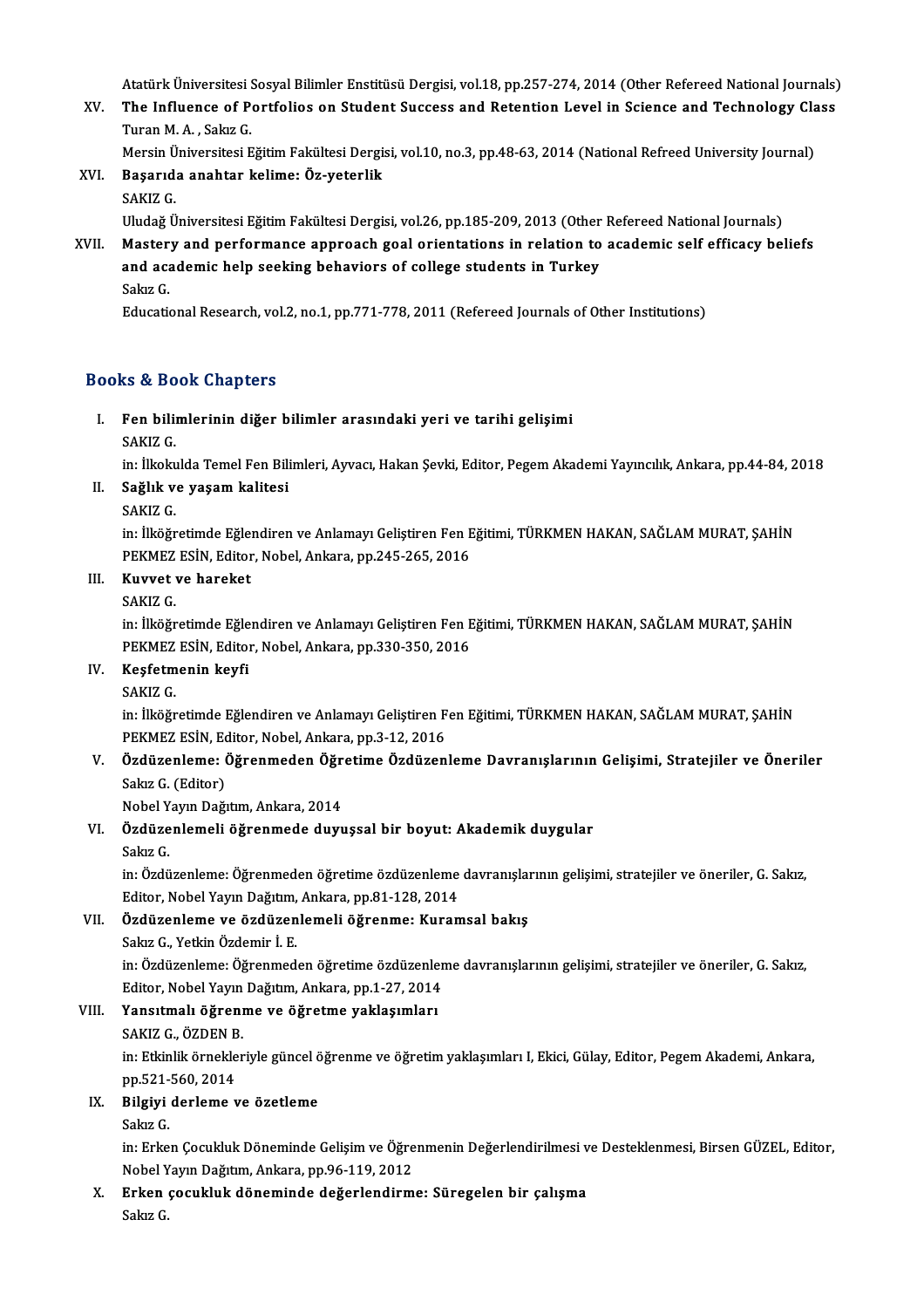in: Erken Çocukluk Döneminde Gelişim ve Öğrenmenin Değerlendirilmesi ve Desteklenmesi, Birsen GÜZEL, Editor,<br>Nebel Yaun Değitım, Ankare, np.1,9,2012 in: Erken Çocukluk Döneminde Gelişim ve Ö<br>Nobel Yayın Dağıtım, Ankara, pp.1-9, 2012<br>Doğarlandirmada yaşal, atilt ve profes in: Erken Çocukluk Döneminde Gelişim ve Öğrenmenin Değerlendi<br>Nobel Yayın Dağıtım, Ankara, pp.1-9, 2012<br>XI. Değerlendirmede yasal, etik ve profesyonel sorumluluklar<br>Selve C

Nobel Yayın Dağıtım, Ankara, pp.1-9, 2012<br>XI. Değerlendirmede yasal, etik ve profesyonel sorumluluklar<br>Sakız G. De<mark>ğerlendirmede yasal, etik ve profesyonel sorumluluklar</mark><br>Sakız G.<br>in: Erken Çocukluk Döneminde Gelişim ve Öğrenmenin Değerlendirilmesi ve Desteklenmesi, Birsen GÜZEL, Editor,<br>Nobel Yaun Dağıtım, Ankara, np.11.17.2012 Sakız G.<br>in: Erken Çocukluk Döneminde Gelişim ve Öğr<br>Nobel Yayın Dağıtım, Ankara, pp.11-17, 2012

# Nobel Yayın Dağıtım, Ankara, pp.11-17, 2012<br>Refereed Congress / Symposium Publications in Proceedings

I. FİZİKSEL AKTİVİTE TEMELLİ OYUN TUTUMÖLÇEĞİNİN GELİŞTİRİLMESİ: GEÇERLİK VE GÜVENİRLİK ÇALIŞMASI YILMAZ D., SAKIZ G., İNAN M. ÇALIŞMASI<br>YILMAZ D., SAKIZ G., İNAN M.<br>FSM Eğitim Araştırmaları Kongresi, Turkey, 9 - 10 May 2020<br>Investigation of Teashor' Views Belated te Borsonal B II. Investigation of Teacher' Views Related to Personel Rights of Primary School Teachers<br>Baydar H., Sakız G., Baysal Z. N. FSM Eğitim Araştırmaları Kongi<br>Investigation of Teacher' Vi<br>Baydar H., Sakız G., Baysal Z. N.<br>2. Uluelararası Eğitimde Yoni Ar Investigation of Teacher' Views Related to Personel Rights of Primary School Teachers<br>Baydar H., Sakız G., Baysal Z. N.<br>2. Uluslararası Eğitimde Yeni Arayışlar Kongresi, İstanbul, Turkey, 26 - 27 October 2019, pp.254-264<br>S Baydar H., Sakız G., Baysal Z. N.<br>2. Uluslararası Eğitimde Yeni Arayışlar Kongresi, İstanbul, Turkey, 26 - 27 October 2019, pp.254-20<br>11. Sınıf öğretmenlerinin ilkokul üçüncü ve dördüncü sınıf fen bilimleri öğretim program 2. Uluslararası Eğitimde Yeni Arayışlar Kongresi, İstanbul, Turkey, 26 - 27 October<br>Sınıf öğretmenlerinin ilkokul üçüncü ve dördüncü sınıf fen bilimleri öğr<br>kazanımlarının 21. yüzyıl becerilerine uyumluluğu hakkındaki görü Sınıf öğretmenle<br>kazanımlarının 2<br>Üçüncü G., Sakız G.<br>2. Uluslararası Tom <mark>kazanımlarının 21. yüzyıl becerilerine uyumluluğu hakkındaki görüşleri</mark><br>Üçüncü G., Sakız G.<br>2. Uluslararası Temel Eğitim Kongresi, Muğla, Turkey, 23 - 27 October 2019, pp.131<br>Özdüzenlemeli öğrenme stratejilerinin ilkekul

Üçüncü G., Sakız G.<br>2. Uluslararası Temel Eğitim Kongresi, Muğla, Turkey, 23 - 27 October 2019, pp.131<br>IV. Özdüzenlemeli öğrenme stratejilerinin ilkokul öğrencilerinin fen bilimleri dersindeki akademik kaygı 2. Uluslararası Temel Eğitim Kongresi, Muğla<br>Özdüzenlemeli öğrenme stratejilerinin<br>düzeylerine ve ders başarılarına etkisi<br>Cengiz B. Salaz C düzeylerine ve ders başarılarına etkisi<br>Cengiz B., Sakız G.

2. Uluslararası Temel Eğitim Kongresi, Muğla, Turkey, 23 - 27 October 2019, pp.295

- Cengiz B., Sakız G.<br>2. Uluslararası Temel Eğitim Kongresi, Muğla, Turkey, 23 27 October 2019, pp.295<br>1. İlkokul öğrencilerinin sınıf önünde konuşma kaygısı ölçeği: Geçerlik ve güvenirlik çalışması<br>1. İlkokul öğrencilerin 2. Uluslararası Temel Eğitim Kongresi, Muğ<br>İlkokul öğrencilerinin sınıf önünde ko<br>Uysal H., Sakız G., Zelal Birkan G., Akman A.<br>2. Uluslararası Tamal Eğitim Kongresi, Muğ İlkokul öğrencilerinin sınıf önünde konuşma kaygısı ölçeği: Geçerlik ve güvenirlik çalışması<br>Uysal H., Sakız G., Zelal Birkan G., Akman A.<br>2. Uluslararası Temel Eğitim Kongresi, Muğla, Turkey, 23 - 27 October 2019, vol.978 Uysal H., Sakız G., Zelal Birkan G., Akman A.<br>2. Uluslararası Temel Eğitim Kongresi, Muğla, Turkey, 23 - 27 October 2019, vol.9786057754448, pp.1346-1353<br>1. Fen Bilimleri Dersinde Özdüzenlemeli Öğrenmenin İlkokul Öğrencile
- 2. Uluslararası Temel Eğitim Kongresi, Muğla, Turkey, 23 27 (<br>Fen Bilimleri Dersinde Özdüzenlemeli Öğrenmenin İlko<br>Becerilerine ve Akademik Özyeterlik İnançlarına Etkisi<br>Censir B. Salvr.C Fen Bilimleri De<br>Becerilerine ve<br>Cengiz B., Sakız G.<br>2. Uluslarares Eği 2. Uluslararası Eğitimde Yeni Arayışlar Kongresi, İstanbul, Turkey, 26 - 27 October 2019, pp.1<br>2. Uluslararası Eğitimde Yeni Arayışlar Kongresi, İstanbul, Turkey, 26 - 27 October 2019, pp.1

Cengiz B., Sakız G.<br>2. Uluslararası Eğitimde Yeni Arayışlar Kongresi, İstanbul, Turkey, 26 - 27 October 2019, pp.1<br>2. Kuantum öğrenme modeline dayalı fen bilimleri dersinin ilkokul dördüncü sınıf öğrencilerinin<br>2. Akıdemik 2. Uluslararası Eğitimde Yeni Arayışlar Kongresi, İstanbul, Turkey, <mark>:</mark><br>Kuantum öğrenme modeline dayalı fen bilimleri dersinin il<br>akademik özyeterlik ve akademik başarı düzeylerine etkisi<br><sup>VALCINTAS M. SAKIZ C</sup> akademik özyeterlik ve akademik başarı düzeylerine etkisi YALÇINTAŞ M., SAKIZ G. akademik özyeterlik ve akademik başarı düzeylerine etkisi<br>YALÇINTAŞ M., SAKIZ G.<br>Birinci Uluslararası Eğitimde Yeni Arayışlar Kongresi, İstanbul, Turkey, 11 - 12 May 2018, pp.225-227<br>Sınıf öğretmenlerinin neikelejik iyi ol

VIII. Sınıf öğretmenlerinin psikolojik iyi oluş düzeylerinin incelenmesi<br>AĞAÇBACAK P.M., SAKIZ G. Birinci Uluslararası Eğitimde<br>Sınıf öğretmenlerinin psi<br>AĞAÇBACAK P. M. , SAKIZ G.<br>Birinci Uluslararası Eğitimde Sınıf öğretmenlerinin psikolojik iyi oluş düzeylerinin incelenmesi<br>AĞAÇBACAK P. M. , SAKIZ G.<br>Birinci Uluslararası Eğitimde Yeni Arayışlar Kongresi (UEYAK), İstanbul, Turkey, 11 - 12 May 2018, pp.415-417<br>İlkokul dördüngü s

AĞAÇBACAK P. M. , SAKIZ G.<br>Birinci Uluslararası Eğitimde Yeni Arayışlar Kongresi (UEYAK), İstanbul, Turkey, 11 - 12 May 2018, pp.415-417<br>IX. İlkokul dördüncü sınıf fen bilimleri dersinde özdüzenlemeli öğrenme stratejilerin Birinci Uluslararası Eğitimde Yeni Arayışlar Kongresi (UEYAK), İstanbul,<br>İlkokul dördüncü sınıf fen bilimleri dersinde özdüzenlemeli öğr<br>öğrencilerin fen motivasyonu ve ders başarı düzeylerine etkisi<br>CENCİZ B. SAKIZ C IX. İlkokul dördüncü sınıf fen bilimleri dersinde özdüzenlemeli öğrenme stratejilerinin kullanımının<br>öğrencilerin fen motivasyonu ve ders başarı düzeylerine etkisi<br>CENGİZ B., SAKIZ G. öğrencilerin fen motivasyonu ve ders başarı düzeylerine etkisi<br>CENGİZ B., SAKIZ G.<br>Birinci Ulusal Eğitimde Yeni Arayışlar Kongresi, İstanbul, Turkey, 11 - 12 May 2018, pp.185-187<br>The effect of brein based tesebing and lear

## CENGİZ B., SAKIZ G.<br>Birinci Ulusal Eğitimde Yeni Arayışlar Kongresi, İstanbul, Turkey, 11 - 12 May 2018, pp.185-187<br>X. The effect of brain-based teaching and learning on elementary school students's science<br>esphievement an Birinci Ulusal Eğitimde Yeni Ar<br>The effect of brain-based t<br>achievement and attitudes<br>Selva C. Üsünsü C X. The effect of brain-based teaching and learning on elementary school students's science<br>achievement and attitudes<br>Sakız G., Üçüncü G.

achievement and attitudes<br>Sakız G., Üçüncü G.<br>2018 Annual Meeting of American Educational Research Association, New York, United States Of America, 13 - 17 Sakız G., Üçi<br>2018 Annua<br>April 2018<br>The effect 2018 Annual Meeting of American Educational Research Association, New York, United States Of America, 13 - 17<br>April 2018<br>XI. The effects of emotional intelligence and belonging on peer bullying tendencies of elementary sch

April 2018<br>The effects of e<br>students<br>Sakız G., Balak D. The effects of (<br>students<br>Sakız G., Balak D.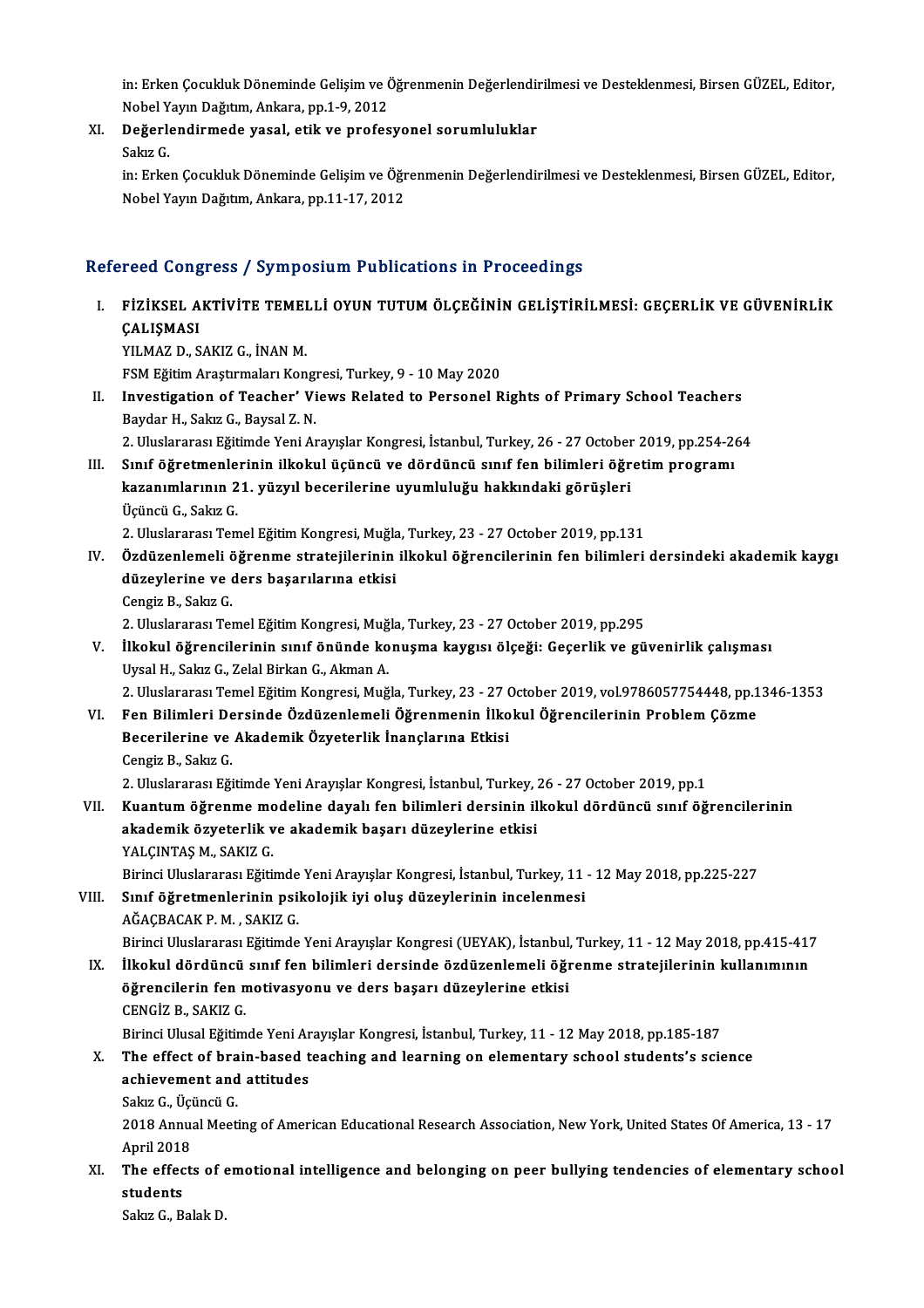2018 Annual Meeting of American Educational Research Association, New York, United States Of America, 13 - 17<br>Anril 2019 2018 Annua<br>April 2018<br>Povin tom 2018 Annual Meeting of American Educational Research Association, New York, United States Of America, 13 - April 2018<br>XII. Beyin temelli öğrenme modelinin öğrencilerin akademik başarıları ve başarıya yönelik duyguları<br>Nevi

## April 2018<br>Beyin temelli öğrenme modelinin öğrencilerin akademik<br>üzerine etkisinin cinsiyet faktörü açısından incelenmesi<br>ÜÇÜNÇÜ C. SAKIZ C Beyin temelli öğre:<br>üzerine etkisinin c<br>ÜÇÜNCÜ G., SAKIZ G.<br>17. Uluslararası Sınıf ÜÇÜNCÜ G., SAKIZ G.<br>17. Uluslararası Sınıf Öğretmenliği Eğitimi Sempozyumu, Ankara, Turkey, 11 - 14 April 2018

# ÜÇÜNCÜ G., SAKIZ G.<br>17. Uluslararası Sınıf Öğretmenliği Eğitimi Sempozyumu, Ankara, Turkey, 11 - 14 April 2018<br>XIII. Beyin temelli öğrenme modelinin öğrencilerin akademik başarıları ve başarıya yönelik duyguları<br>üzerin 17. Uluslararası Sınıf Öğretmenliği Eğitimi Sempozyumu, Ankara<br>Beyin temelli öğrenme modelinin öğrencilerin akademik<br>üzerine etkisinin cinsiyet faktörü açısından incelenmesi<br>Üsünsü C. Seku C. Beyin temelli öğı<br>üzerine etkisinin<br>Üçüncü G., Sakız G.<br>17. Uluslararası Su üzerine etkisinin cinsiyet faktörü açısından incelenmesi<br>Üçüncü G., Sakız G.<br>17. Uluslararası Sınıf Öğretmenliği Eğitimi Sempozyumu, Ankara, Turkey, 11 - 14 April 2018, pp.220-221<br>11 KOKUL DÖRDÜNCÜ SINIE DÜZEVİNDE İNTERNET

Üçüncü G., Sakız G.<br>17. Uluslararası Sınıf Öğretmenliği Eğitimi Sempozyumu, Ankara, Turkey, 11 - 14 April 2018, pp.220-221<br>XIV. İLKOKUL DÖRDÜNCÜ SINIF DÜZEYİNDE İNTERNETTE ARAMA-ANLAMA STRATEJİLERİ ÖĞRETİMİNİN<br>YENİ OKU 17. Uluslararası Sınıf Öğretmenliği Eğitimi Sempozy<br>İLKOKUL DÖRDÜNCÜ SINIF DÜZEYİNDE İNTI<br>YENİ OKURYAZARLIK BECERİLERİNE ETKİSİ<br>AYDEMİR 7. SAKIZ C İLKOKUL DÖRDÜNC<br>YENİ OKURYAZARL<br>AYDEMİR Z., SAKIZ G.<br>17. Uluslararası Smr (

11. YENİ OKURYAZARLIK BECERİLERİNE ETKİSİ<br>17. Uluslararası Sınıf Öğretmenliği Sempozyumu, 11 - 14 April 2018

AYDEMİR Z., SAKIZ G.<br>17. Uluslararası Sınıf Öğretmenliği Sempozyumu, 11 - 14 April 2018<br>XV. Çeşitli ülkelerde ve Türkiye'de sınıf öğretmenlerinin özlük haklarının karşılaştırılması ve<br>Türkiye'deki sınıf öğretmenlerinin 17. Uluslararası Sınıf Öğretmenliği Sempozyumu, 11 - 14 April 2018<br>Çeşitli ülkelerde ve Türkiye'de sınıf öğretmenlerinin özlük haklarının karşılaştırı<br>Türkiye'deki sınıf öğretmenlerinin özlük haklarına ilişkin görüşlerin i Çeşitli ülkelerde ve Türkiye<br>Türkiye'deki sınıf öğretmen<br>Baydar H., Sakız G., Baysal Z. N.<br>The 1st International Sumnesiy Türkiye'deki sınıf öğretmenlerinin özlük haklarına ilişkin görüşlerin incelenmesi<br>Baydar H., Sakız G., Baysal Z. N.<br>The 1st International Symposium on Social Sciences and Educational Research, Antalya, Turkey, 3 - 05 Novem Baydar H., Sakız G., Baysal Z. N.

The 1st International Symposium on Social Sciences and Educational Research, Antalya, Turkey, 3 -<br>2017, pp.108<br>XVI. Akreditasyon sürecine girerken: Bir sınıf eğitimi programının öğrenci perspektifinden<br>değerlendirilmesi

# 2017, pp.108<br>Akreditasyon süre<br>değerlendirilmesi<br>SAKIZ C Akredita<br>değerler<br>SAKIZ G.<br>Internati değerlendirilmesi<br>SAKIZ G.<br>International Teacher Education and Accreditation Congress, İstanbul, Turkey, 19 - 21 May 2017, pp.22-24<br>Duvgusal gekâ öğretmen eğitiminde ver almalı mıdır?Öğrenme ertemlerinde duvgusal gekânın

### SAKIZ G.<br>International Teacher Education and Accreditation Congress, İstanbul, Turkey, 19 - 21 May 2017, pp.22-24<br>XVII. Duygusal zekâ öğretmen eğitiminde yer almalı mıdır?Öğrenme ortamlarında duygusal zekânın yeri ve<br>a International Teacher Educat<br>Duygusal zekâ öğretmen<br>akran zorbalığı ile ilişkisi<br>BALAKD SAKIZC Duygusal zekâ öğ<br>akran zorbalığı il<br>BALAK D., SAKIZ G.<br>International Teach akran zorbalığı ile ilişkisi<br>BALAK D., SAKIZ G.<br>International Teacher Education and Accreditation Congress, İstanbul, Turkey, 19 - 21 May 2017, pp.143-145

XVIII. A task teaching and learning material development process The case of fourth grade Introduction to International Teacher Education and Accreditati<br>A task teaching and learning material deve<br>Matter Unit in brain based learning model<br>UCUNCU C. SAKIZ C. ADA S **A task teaching and learn<br>Matter Unit in brain base<br>ÜÇÜNCÜ G., SAKIZ G., ADA S.**<br>International Conference on ÜÇÜNCÜ G., SAKIZ G., ADA S.<br>International Conference on New Horizons in Education (INTE), Viyana, Austria, 13 - 15 July 2016 ÜÇÜNCÜ G., SAKIZ G., ADA S.<br>International Conference on New Horizons in Education (INTE), Viyana, At<br>XIX. Fen derslerinde akıllı tahta kullanımının öğrenci başarısına etkisi

International Conference on New Ho<br>Fen derslerinde akıllı tahta kulla<br>Sakız G., Özden B., Aksu D., Şimşek Ö.<br>YIII Ulugel Sınıf Öğretmenliği Semnes Sakız G., Özden B., Aksu D., Şimşek Ö.<br>XIII. Ulusal Sınıf Öğretmenliği Sempozyumu, Kütahya, Turkey, 29 - 31 May 2014, pp.146-147 Sakız G., Özden B., Aksu D., Şimşek Ö.<br>XIII. Ulusal Sınıf Öğretmenliği Sempozyumu, Kütahya, Turkey, 29 - 31 May 2014, pp.146-147<br>XX. Fen bilimleri dersinde beyin uyumlu öğrenme ortamı ve etkinliklerin değerlendirilmesi

# XIII. Ulusal Sınıf Öğretmen<br>Fen bilimleri dersinde<br>Üçüncü G., Sakız G., Ada S.<br>YII. Ulusal Sınıf Öğretmen Fen bilimleri dersinde beyin uyumlu öğrenme ortamı ve etkinliklerin değerlendiri<br>Üçüncü G., Sakız G., Ada S.<br>XIII. Ulusal Sınıf Öğretmenliği Sempozyumu, Kütahya, Turkey, 29 - 31 May 2014, pp.544-552<br>How de positive tessber

# Üçüncü G., Sakız G., Ada S.<br>XIII. Ulusal Sınıf Öğretmenliği Sempozyumu, Kütahya, Turkey, 29 - 31 May 2014, pp.544-552<br>XXI. How do positive teacher factors relate to achievement related outcomes of students in elementar XIII. Ulusal Smíf Öğretmenliği S<br>How do positive teacher fa<br>school science classrooms<br>Sakra C How do<br>school<br>Sakız G.<br>Internet school science classrooms<br>Sakız G.<br>International Journal of Arts and Sciences Conference, Massachusetts, United States Of America, 25 - 30 May 2013<br>Erken dönem ilkelvul öğrengilerinin değeve ilişkin bilgi tutum ve dayranış

## Sakız G.<br>International Journal of Arts and Sciences Conference, Massachusetts, United States Of America, 25 - 30 Ma<br>XXII. Erken dönem ilkokul öğrencilerinin doğaya ilişkin bilgi tutum ve davranışlarında ailenin rolü International Jou<mark>l</mark><br>**Erken dönem il**<br>Akkuş Ç., Sakız G.<br>YU. Ulusel Sınıf Ö. Erken dönem ilkokul öğrencilerinin doğaya ilişkin bilgi tutum ve davranışlarında ailenin rolü<br>Akkuş Ç., Sakız G.<br>XII. Ulusal Sınıf Öğretmenliği Eğitimi Sempozyumu, Aydın, Turkey, 23 - 25 May 2013, pp.158

# Akkuş Ç., Sakız G.<br>XII. Ulusal Sınıf Öğretmenliği Eğitimi Sempozyumu, Aydın, Turkey, 23 - 25 May 2013, pp.158<br>XXIII. Fen ve Teknoloji dersinde portfolyo kullanımının öğrenci başarısı ve öğrenmenin kalıcılığı üzerine<br>Ak XII Ul<mark>t</mark><br>Fen v<br>etkisi Fe<mark>n ve Teknoloji d</mark><br>etkisi<br>Turan M. A. , Sakız G.<br>YIL Ulusal Sınıf Öğret <mark>etkisi</mark><br>Turan M. A. , Sakız G.<br>XII. Ulusal Sınıf Öğretmenliği Eğitimi Sempozyumu, Aydın, Turkey, 23 - 25 May 2013, pp.56<br>Akademik özveterlik ve basarı arasındaki ilişkinin ilköğretim I. kademe fen derel

Turan M. A. , Sakız G.<br>XII. Ulusal Sınıf Öğretmenliği Eğitimi Sempozyumu, Aydın, Turkey, 23 - 25 May 2013, pp.56<br>XXIV. Akademik özyeterlik ve başarı arasındaki ilişkinin ilköğretim I kademe fen derslerinde cinsiyet ve

# XII. Ulusal Sınıf Öğretmenliği Eğitimi Sempozyum<br>Akademik özyeterlik ve başarı arasındaki il<br>öğretmen değişkenlerine göre incelenmesi<br>SAKIZ C öğretmen değişkenlerine göre incelenmesi<br>SAKIZ G.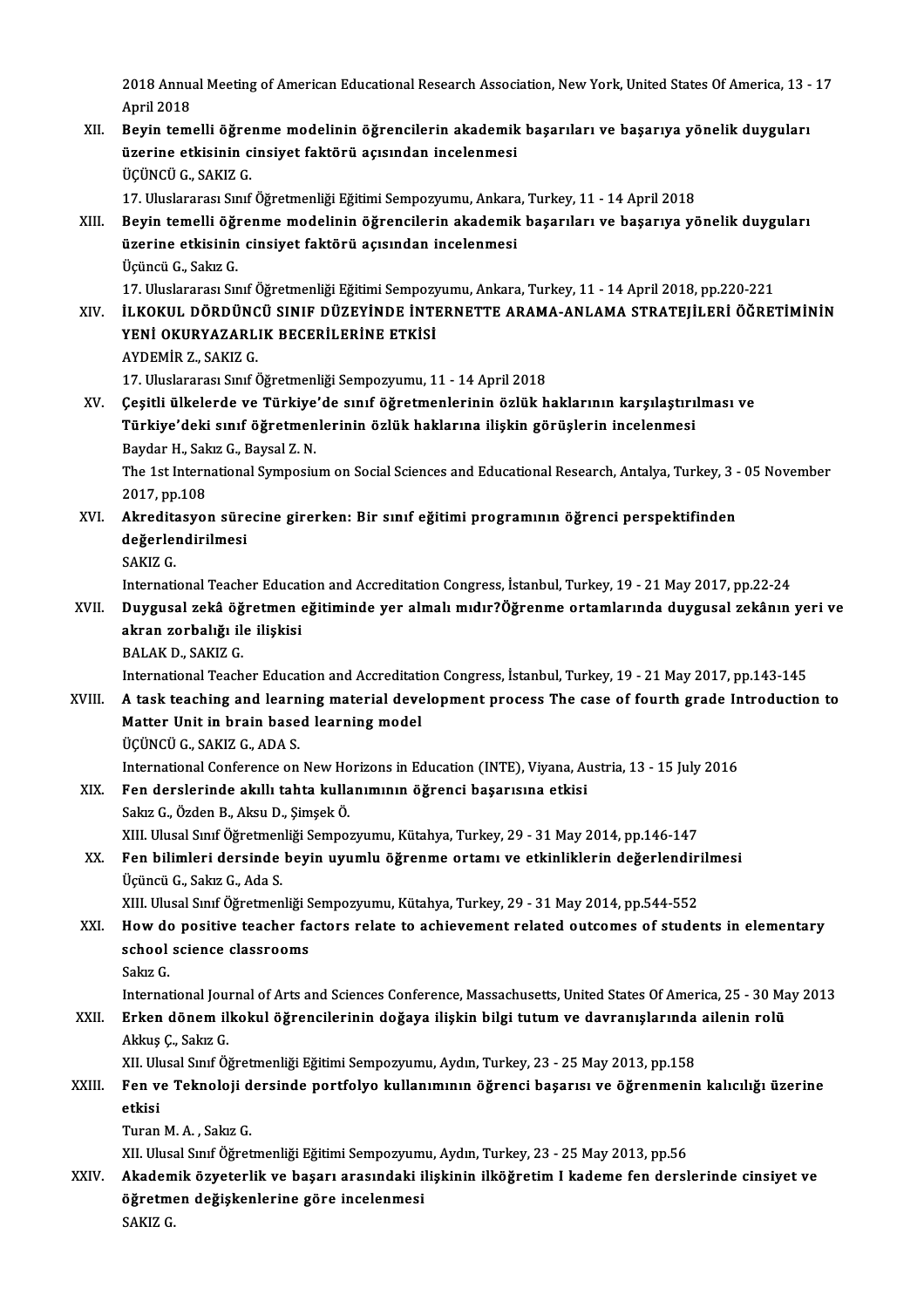21. Ulusal Eğitim Bilimleri Kongresi, İstanbul, Turkey, 12 - 14 September 2012, pp.292<br>İlköğretim I kademe Een ve Teknoloji derekarinde öğretmen yanıcı duyayetl 21. Ulusal Eğitim Bilimleri Kongresi, İstanbul, Turkey, 12 - 14 September 2012, pp.292<br>XXV. İlköğretim I kademe Fen ve Teknoloji derslerinde öğretmen yapıcı duygusal desteği akademik<br>duygular akademik özveterlik ve dere ka 21. Ulusal Eğitim Bilimleri Kongresi, İstanbul, Turkey, 12 - 14 September 2012, pp.292<br>İlköğretim I kademe Fen ve Teknoloji derslerinde öğretmen yapıcı duygusal des<br>duygular akademik özyeterlik ve ders katılımı arasındaki İlk<mark>öğre</mark><br>duygul:<br>Sakız G. duygular akademik özyeterlik ve ders katılımı arasındaki ilişkilerin incelenm<br>Sakız G.<br>21. Ulusal Eğitim Bilimleri Kongresi, İstanbul, Turkey, 12 - 14 September 2012, pp.226<br>Associations among perseived teacher affective s Sakız G.<br>21. Ulusal Eğitim Bilimleri Kongresi, İstanbul, Turkey, 12 - 14 September 2012, pp.226<br>XXVI. Associations among perceived teacher affective support emotional and motivational variables in 21. Ulusal Eğitim Bilimleri Kongresi, İstanbul, Turkey, 12 - 14 September 20<br>Associations among perceived teacher affective support emotiona<br>elementary school classrooms The role of gender and grade level<br>Sakre elementary school classrooms The role of gender and grade level<br>Sakız G. InternationalConference onMotivation2012,Frankfurt,Germany,28 -30August2012 XXVII. Perceived instructor affective support in relation to achievement approach goal orientations International Conference on Motivation 2012, Frankfurt, Germany<br>Perceived instructor affective support in relation to achiev<br>academic enjoyment and motivation in college classrooms<br>Sakra C Percei<mark>v</mark><br>academ<br>Sakız G. Sakız G.<br>European Conference on Educational Research, Berlin, Germany, 13 - 16 September 2011 Sakız G.<br>European Conference on Educational Research, Berlin, Germany, 13 - 16 Septem<br>XXVIII. Does instructor affective support matter for undergraduate students?<br>Selar C Europea<br>Does in<br>Sakız G.<br>14th Bis 1998 instructor affective support matter for undergraduate students?<br>Sakız G.<br>14th Biannual EARLI Conference, Exeter, United Kingdom, 30 August - 03 September 2011<br>Associations among ashievement goal orientations emetions Sakız G.<br>14th Biannual EARLI Conference, Exeter, United Kingdom, 30 August - 03 September 20.<br>XXIX. Associations among achievement goal orientations emotions and self efficacy 14th Bia<br>Associa<br>Sakız G.<br>14th Bia Sakız G.<br>14th Biannual EARLI Conference, Exeter, United Kingdom, 30 August - 03 September 2011 Sakız G.<br>14th Biannual EARLI Conference, Exeter, United Kingdom, 30 August - 03 September 2011<br>XXX. Does perceived teacher affective support matter for elementary school students A structural<br>2008 analysis in science and t 14th Biannual EARLI Conference, Exeter, United Kingd<br>Does perceived teacher affective support matte<br>analysis in science and technology classrooms?<br>Salva C Does p<br>analysi<br>Sakız G.<br>110th A analysis in science and technology classrooms?<br>Sakız G.<br>119th Annual Convention of American Psychological Association, District-Of-Columbia, United States Of America, 4 -<br>07 August 2011 Sakız G.<br>119th Annual Co<br>07 August 2011<br>Exploring the 1 119th Annual Convention of American Psychological Association, District-Of-Columbia, United States Of Ar<br>07 August 2011<br>XXXI. Exploring the relationships among achievement goal orientations academic self efficacy and<br>2004 07 August 2011<br>Exploring the relationships among achievement goal orientations academic self efficac<br>academic help seeking: A structural analysis involving Turkish junior college students<br>SelvaC Explori<br>academ<br>Sakız G. academic help seeking: A structural analysis involving Turkish junior college students<br>Sakız G.<br>European Conference on Educational Research, Helsinki, Finland, 25 - 27 August 2010 Sakız G.<br>European Conference on Educational Research, Helsinki, Finlan<br>XXXII. Turkish students construal of physiological test anxiety European Confe<br><mark>Turkish studer</mark><br>Ciani K., Sakız G.<br>European Confe Ciani K., Sakız G.<br>European Conference on Educational Research, Vienna, Austria, 28 - 30 September 2009 Ciani K., Sakız G.<br>European Conference on Educational Research, Vienna, Austria, 28 - 30 September 2009<br>XXXIII. Improving middle school students academic enjoyment academic self efficacy and academic effort in<br>mathematics European Conference on Educational Research, Vie:<br>Improving middle school students academic e<br>mathematics Teacher affective support effect<br>Selve G. Woolfell: Hoy A Improving middle sche<br>mathematics Teacher<br>Sakız G., Woolfolk Hoy A.<br>European Conference on mathematics Teacher affective support effect<br>Sakız G., Woolfolk Hoy A.<br>European Conference on Educational Research, Vienna, Austria, 28 - 30 September 2009<br>Dess teacher affective support matter The role of affective suppor Sakız G., Woolfolk Hoy A.<br>European Conference on Educational Research, Vienna, Austria, 28 - 30 September 2009<br>XXXIV. Does teacher affective support matter The role of affective support in middle school mathematics European Con<br>Does teacher<br>classrooms?<br>Salaz C Does te<br>classro<br>Sakız G.<br>Annual classrooms?<br>Sakız G.<br>Annual Meeting of American Educational Research Association, New-York, United States Of America, 24 - 28 March<br>2008 Sakız<br>Annua<br>2008<br>Teach Annual Meeting of American Educational Research Association, New-York<br>2008<br>XXXV. Teacher affective support and its impact on early adolescents<br>Salaz C. Bana S. J. Woolfolk Hoy A 2008<br>Teacher affective support and i<br>Sakız G., Pape S. J. , Woolfolk Hoy A.<br>115th Annual Convention of the Am Teacher affective support and its impact on early adolescents<br>Sakız G., Pape S. J. , Woolfolk Hoy A.<br>115th Annual Convention of the American Psychological Association, California, United States Of America, 17 - 20<br>August 2 Sakız G., Pape<br>115th Annual<br>August 2007<br>The influenc 115th Annual Convention of the American Psychological Association, California, United States Of America, 17 - 2<br>August 2007<br>XXXVI. The influence of perceived teacher affective support on early adolescents motivational emot August 2007<br>The influence of per<br>academic outcomes<br>Salus C. Pana S. J The influence of<br>academic outco:<br>Sakız G., Pape S. J.<br>Mid Western Edu **academic outcomes**<br>Sakız G., Pape S. J.<br>Mid-Western Educational Research Association Conference, Ohio, United States Of America, 16 - 18 April 2006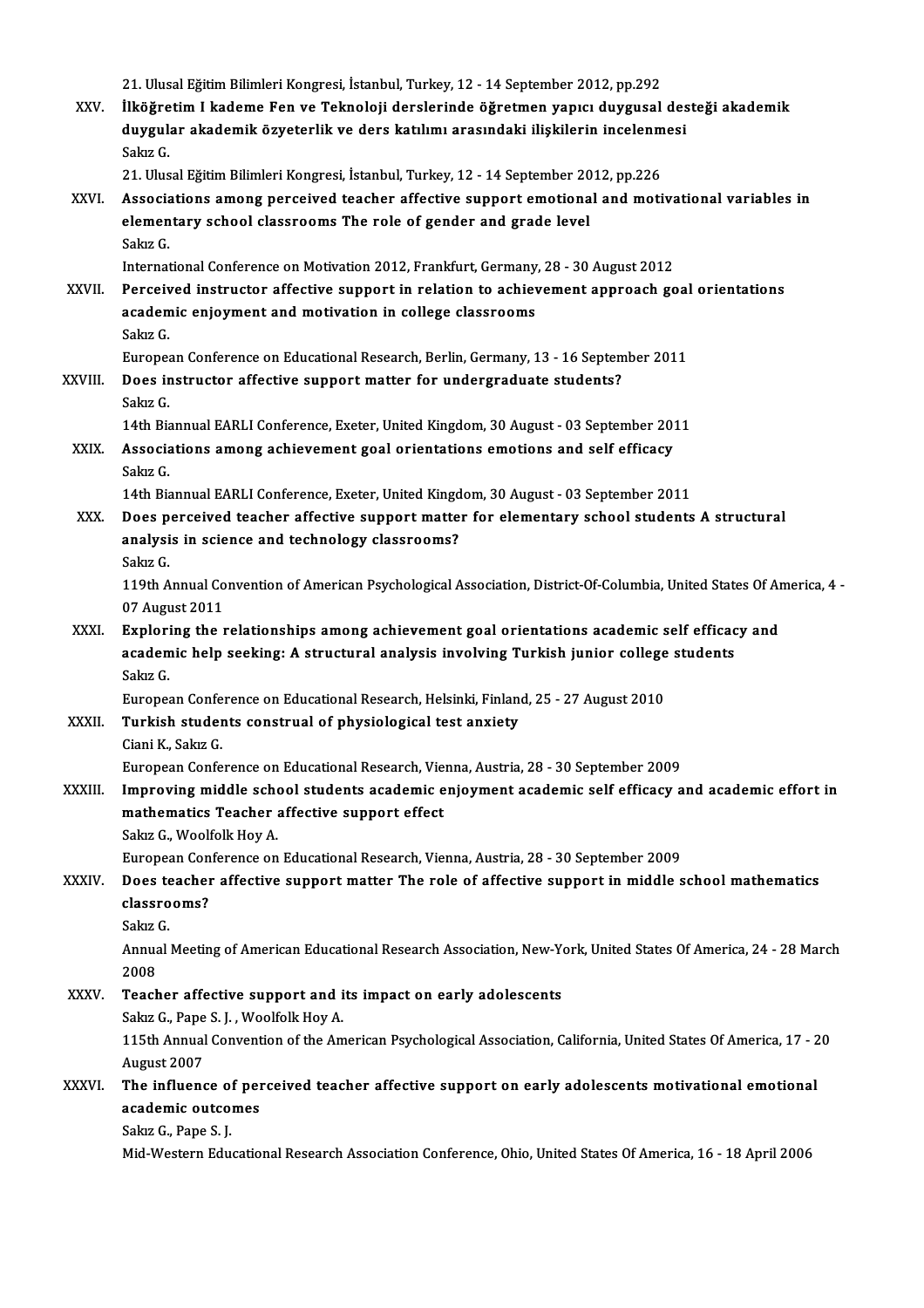### Supported Projects

Supported Projects<br>Sakız G., Project Supported by Higher Education Institutions, Duygusal zeka ve aidiyetin ilkokul öğrencilerinin akran<br>Ferhalık eğilimleri ürerindeki etkileri, 2018–2019 zapportearrrojece<br>Sakız G., Project Supported by Higher Education In:<br>zorbalık eğilimleri üzerindeki etkileri, 2018 - 2019<br>Öztürk G., Özdemir A. S., Sakız G., Project Supportes Sakız G., Project Supported by Higher Education Institutions, Duygusal zeka ve aidiyetin ilkokul öğrencilerinin akran<br>zorbalık eğilimleri üzerindeki etkileri, 2018 - 2019<br>Öztürk C., Özdemir A. Ş. , Sakız G., Project Suppor

zorbalık eğilimleri üzerindeki etkileri, 2018 - 2019<br>Öztürk C., Özdemir A. Ş. , Sakız G., Project Supported by Higher Education Institutions, International Teacher Educ<br>and Accreditation Congress (Uluslararası Öğretmen Eği Öztürk C., Özdemir A. Ş. , Sakız G., Project Supported by Higher Education Institutions, International Teacher Education<br>and Accreditation Congress (Uluslararası Öğretmen Eğitimi ve Akreditasyon Kongresi) Düzenleme, 2017 and Accreditation Congress (Uluslararası Öğretmen Eğitimi ve Akreditasyon Kongresi) Düzenleme, 2017 - 2017<br>Doğan M. C. , Aydemir Z., Sakız G., Project Supported by Higher Education Institutions, İlkokul dördüncü sınıf düze Doğan M. C. , Aydemir Z., Sakız G., Projeo<br>okuma okuryazarlığı ile dijital okuryaza<br>dair etkinlik uygulamaları, 2016 - 2017<br>Seluz G. Brejest Sunnerted bu Hisber Es okuma okuryazarlığı ile dijital okuryazarlık becerilerinin sosyal-bilişsel öğrenme kuramı bağlamında bütünleş<br>dair etkinlik uygulamaları, 2016 - 2017<br>Sakız G., Project Supported by Higher Education Institutions, İlkokul fe

dair etkinlik uygulamaları, 2016 - 2017<br>Sakız G., Project Supported by Higher Education Institutions, İlkokul fen derslerinde pozitif öğretmen faktörü<br>öğrencilerin başarı çıktıları ile nasıl ilişkilenir?, 2013 - 2014 Sakız G., Project Supported by Higher Education Institutions, İlkokul fen derslerinde pozitif öğretmen faktörü<br>öğrencilerin başarı çıktıları ile nasıl ilişkilenir?, 2013 - 2014<br>Sakız G., Project Supported by Higher Educati

öğrencilerin başarı çıktıları ile nasıl ilişkilenir?, 2013 - 2014<br>Sakız G., Project Supported by Higher Education Institutions, İlköğretim sınıflarında öğretmen y<br>duygusal ve güdüsel değişkenler arası ilişkiler: Cinsiyet v Sakız G., Project Supported by Higher Education Institutions, İlköğretim sınıflarında öğretmen yapıcı duygusal de<br>duygusal ve güdüsel değişkenler arası ilişkiler: Cinsiyet ve sınıf seviyesinin önemi, 2012 - 2013<br>Sakız G.,

duygusal ve güdüsel değişkenler arası ilişkil<mark>eri</mark><br>Sakız G., Project Supported by Higher Educa<br>öğrencileri için önemli midir? , 2011 - 2012<br>Sakız G., Project Supported by Higher Educa Sakız G., Project Supported by Higher Education Institutions, Öğretim elemanı yapıcı duygusal desteği üniversite<br>öğrencileri için önemli midir? , 2011 - 2012<br>Sakız G., Project Supported by Higher Education Institutions, Öğ

öğrencileri için önemli midir? , 2011 - 2012<br>Sakız G., Project Supported by Higher Education Institutions, Öğretmen merkezli yapıcı duygusal desteğin ilköğre<br>birinci kademe fen ve teknoloji derslerinde öğrenci akademik tut Sakız G., Project Supported by Higher Education Institutions, Öğretmen merkezli yapıcı duygusal desteğin ilköğre<br>birinci kademe fen ve teknoloji derslerinde öğrenci akademik tutum ve başarısı üzerindeki etkileri, 2009 - 20 birinci kademe fen ve teknoloji derslerinde öğrenci akademik tutum ve başarısı üzerindeki etkileri, 2009 - 2012<br>Sakız G., Project Supported by Higher Education Institutions, Başarı amaç oryantasyonu akademik öz yeterlik ve Sakız G., Project Supported by Higher Education Institutions, Başarı amaç oryantasyonu akademik öz yeterlik ve<br>akademik yardım arama arasındaki ilişkilerin incelenmesi: Üniversite üçüncü sınıf Türk öğrencilerini kapsayan b

akademik yardım arama arasındaki ilişkilerin incelenmesi: Üniversite üçüncü sınıf Türk öğrencilerini kapsayan bir yapısal<br>analiz, 2010 - 2011<br>Sakız G., Özden B., Aksu D., Project Supported by Higher Education Institutions, Sakız G., Özden B., Aksu D., Project Supported by Higher Education Institutions, Öğretmenlik uygulamalarında akıllı tahta dersiörneği,2009 -2011

### Activities in Scientific Journals

Activities in Scientific Journals<br>Educational Psychology, Committee Member, 2022 - Continues<br>Educational Psychology, Committee Member, 2020, 2022 Educational Psychology, Committee Member, 2022 - Contin<br>Educational Psychology, Committee Member, 2020 - 2022<br>Educational Psychology, Committee Member, 2020 - 2020 Educational Psychology, Committee Member, 2022 - Contin<br>Educational Psychology, Committee Member, 2020 - 2022<br>Educational Psychology, Committee Member, 2018 - 2020<br>Educational Psychology, Committee Member, 2016 - 2019 Educational Psychology, Committee Member, 2020 - 2022<br>Educational Psychology, Committee Member, 2018 - 2020<br>Educational Psychology, Committee Member, 2016 - 2018<br>Educational Psychology, Evoluation Committee Member, 20 Educational Psychology, Committee Member, 2016 - 2018<br>Educational Psychology, Evaluation Committee Member, 2013 - 2016

### Memberships / Tasks in Scientific Organizations

Memberships / Tasks in Scientific Organizations<br>Eğitim Fakülteleri Eğitim Programlarını Değerlendirme ve Akreditasyon Derneği, Member, 2016 - Continues<br>American Educational Bessarsh Association Member 2018 - 2019 American<br>Eğitim Fakülteleri Eğitim Programlarını Değerlendirme ve Akreditas<br>American Educational Research Association, Member, 2018 - 2018<br>European Association for Besearch on Learning and Instruction M Eğitim Fakülteleri Eğitim Programlarını Değerlendirme ve Akreditasyon Derneği, Member, American Educational Research Association, Member, 2018 - 2018<br>European Association for Research on Learning and Instruction, Member, 2 American Educational Research Association, Member, 2018 - 2018<br>European Association for Research on Learning and Instruction, Member, 2011 - 2011<br>American Educational Research Association, Member, 2008 - 2008

### **Scientific Refereeing**

Political Psychology, Journal Indexed in SSCI, June 2022 Psychology In The Schools, Journal Indexed in SSCI, June 2022 Political Psychology, Journal Indexed in SSCI, June 2022<br>Psychology In The Schools, Journal Indexed in SSCI, June 2022<br>EDUCATIONAL PSYCHOLOGY, Journal Indexed in SSCI, April 2022<br>PSYCHOLOGY IN THE SCHOOLS, Journal Indexed PSYCHOLOGY IN THE SCHOOLS, Journal Indexed in SSCI, November 2021<br>NORDIC PSYCHOLOGY, Journal Indexed in SSCI, November 2021 EDUCATIONAL PSYCHOLOGY, Journal Indexed in SSCI, April 2022<br>PSYCHOLOGY IN THE SCHOOLS, Journal Indexed in SSCI, November<br>NORDIC PSYCHOLOGY, Journal Indexed in SSCI, November 2021<br>TUBITAK Brajast 2200 A . Universite Öğrensi PSYCHOLOGY IN THE SCHOOLS, Journal Indexed in SSCI, November 2021<br>NORDIC PSYCHOLOGY, Journal Indexed in SSCI, November 2021<br>TUBITAK Project, 2209-A - Üniversite Öğrencileri Araştırma Projeleri Destekleme Programı, TÜBİTAK, NORDIC PSYCHO<br>TUBITAK Project<br>September 2021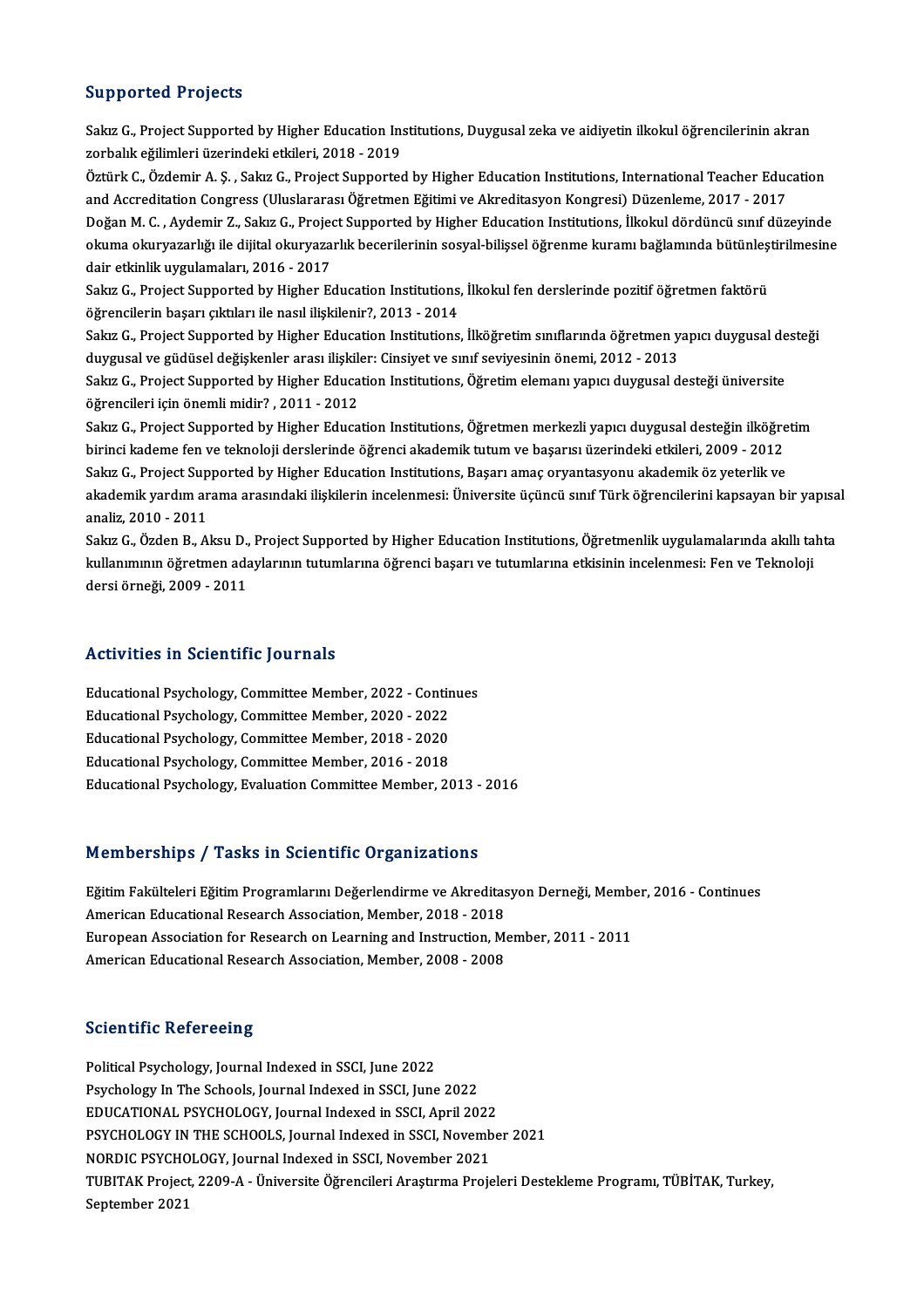TUBITAK Project, 2209-A - Üniversite Öğrencileri Araştırma Projeleri Destekleme Programı, TÜBİTAK, Turkey,<br>Santambar 2021 **TUBITAK Project,<br>September 2021<br>TUBITAK Project** TUBITAK Project, 2209-A - Üniversite Öğrencileri Araştırma Projeleri Destekleme Programı, TÜBİTAK, Turkey,<br>September 2021<br>TUBITAK Project, 2209-A - Üniversite Öğrencileri Araştırma Projeleri Destekleme Programı, TÜBİTAK, T September 2021<br>TUBITAK Project, 2209-A - Üniversite Öğrencileri Araştırma Projeleri Destekleme Programı, TÜBİTAK, Turkey,<br>September 2021 TUBITAK Project, 2209-A - Üniversite Öğrencileri Araştırma Projeleri Destekleme Programı, TÜBİTAK, Turkey,<br>September 2021<br>TUBITAK Project, 2209-A - Üniversite Öğrencileri Araştırma Projeleri Destekleme Programı, TÜBİTAK, T September 2021<br>TUBITAK Project,<br>September 2021<br>TUBITAK Project TUBITAK Project, 2209-A - Üniversite Öğrencileri Araştırma Projeleri Destekleme Programı, TÜBİTAK, Turkey,<br>September 2021<br>TUBITAK Project, 2209-A - Üniversite Öğrencileri Araştırma Projeleri Destekleme Programı, TÜBİTAK, T September 2021<br>TUBITAK Project,<br>September 2021<br>LEARNING AND L TUBITAK Project, 2209-A - Üniversite Öğrencileri Araştırma Projeleri Destekleme Pı<br>September 2021<br>LEARNING AND INDIVIDUAL DIFFERENCES, Journal Indexed in SSCI, August 2021<br>EDUCATIONAL BSVCHOLOCY, Journal Indexed in SSCI, J September 2021<br>LEARNING AND INDIVIDUAL DIFFERENCES, Journal Indexed in S<br>EDUCATIONAL PSYCHOLOGY, Journal Indexed in SSCI, July 2021<br>TURITAK Breject, 1001 - Bregrem for Supperting Scientific and T LEARNING AND INDIVIDUAL DIFFERENCES, Journal Indexed in SSCI, August 2021<br>EDUCATIONAL PSYCHOLOGY, Journal Indexed in SSCI, July 2021<br>TUBITAK Project, 1001 - Program for Supporting Scientific and Technological Research Proj EDUC.<br>TUBIT<br>2021<br>TUBIT TUBITAK Project, 1001 - Program for Supporting Scientific and Technological Research Projects, TÜBİTAK, Turkey, June<br>2021<br>TUBITAK Project, 1001 - Program for Supporting Scientific and Technological Research Projects, TÜBİT 2021<br>TUBIT<br>2021<br>TUBIT TUBITAK Project, 1001 - Program for Supporting Scientific and Technological Research Projects, TÜBİTAK, Turkey, June<br>2021<br>TUBITAK Project, 1001 - Program for Supporting Scientific and Technological Research Projects, TÜBİT 2021<br>TUBITAK Project, 1001 - Program for Supporting Scientific and Technological Research Projects, TÜBİTAK, Turkey, June<br>2021 TUBITAK Project, 1001 - Program for Supporting Scientific and Technological Research Projects, TÜBİTAK, Turkey, June<br>2021<br>TUBITAK Project, 1001 - Program for Supporting Scientific and Technological Research Projects, TÜBİT 2021<br>TUBIT<br>2021<br>TUBIT TUBITAK Project, 1001 - Program for Supporting Scientific and Technological Research Projects, TÜBİTAK<br>2021<br>TUBITAK Project, 2237 - Program for Supporting Project Training Activities, TÜBİTAK, Turkey, May 2021<br>EDUCATIONAL 2021<br>TUBITAK Project, 2237 - Program for Supporting Project Training Ac<br>EDUCATIONAL PSYCHOLOGY, Journal Indexed in SSCI, January 2021<br>CANADIAN JOURNAL OF REHAVIOURAL SCIENCE REVIJE CANADIENI CANADIAN JOURNAL OF BEHAVIOURAL SCIENCE-REVUE CANADIENNE DES SCIENCES DU COMPORTEMENT, Journal<br>Indexed in SSCI, December 2020 EDUCATIONAL PSYCHOLOGY, Journal Indexed in SSCI, January 2021 CANADIAN JOURNAL OF BEHAVIOURAL SCIENCE-REVUE CANADIE<br>Indexed in SSCI, December 2020<br>Educational Psychology, Journal Indexed in SSCI, September 2020<br>TUBITAK Preject 1001 - Pregram for Supporting Scientific and Tea Indexed in SSCI, December 2020<br>Educational Psychology, Journal Indexed in SSCI, September 2020<br>TUBITAK Project, 1001 - Program for Supporting Scientific and Technological Research Projects, TÜBİTAK, Turkey,<br>September 2020 Educational Psych<br>TUBITAK Project,<br>September 2020<br>TUBITAK Project TUBITAK Project, 1001 - Program for Supporting Scientific and Technological Research Projects, TÜBİTAK, Turkey,<br>September 2020<br>TUBITAK Project, 1001 - Program for Supporting Scientific and Technological Research Projects, September 2020<br>TUBITAK Project,<br>September 2020<br>TUBITAK Project TUBITAK Project, 1001 - Program for Supporting Scientific and Technological Research Projects, TÜBİTAK, Turkey,<br>September 2020<br>TUBITAK Project, 1001 - Program for Supporting Scientific and Technological Research Projects, September 2020<br>TUBITAK Project, 1001 - Program for Supporting Scientific and Technological Research Projects, TÜBİTAK, Turkey,<br>September 2020 TUBITAK Project, 1001 - Program for Supporting Scientific and Technological Research Projects, TÜBİTAK, Turkey,<br>September 2020<br>TUBITAK Project, 1001 - Program for Supporting Scientific and Technological Research Projects, Septer<br>TUBIT<br>2020<br>TUBIT TUBITAK Project, 1001 - Program for Supporting Scientific and Technological Research Projects, Turk<br>2020<br>TUBITAK Project, 2223 - Domestic Scientific Activities Support Program, TÜBİTAK, Turkey, May 2020<br>LEARNING AND INDIVI 2020<br>TUBITAK Project, 2223 - Domestic Scientific Activities Support Program, TÜBİTAK<br>LEARNING AND INDIVIDUAL DIFFERENCES, Journal Indexed in SSCI, April 2020<br>Educational Baychology, Journal Indoved in SSCI, February 2020 TUBITAK Project, 2223 - Domestic Scientific Activities Support Pro<br>LEARNING AND INDIVIDUAL DIFFERENCES, Journal Indexed in S<br>Educational Psychology, Journal Indexed in SSCI, February 2020<br>TUBITAK Project, 1001 - Program fo LEARNING AND INDIVIDUAL DIFFERENCES, Journal Indexed in SSCI, April 2020<br>Educational Psychology, Journal Indexed in SSCI, February 2020<br>TUBITAK Project, 1001 - Program for Supporting Scientific and Technological Research P Educational Ps<br>TUBITAK Proje<br>January 2020<br>TUBITAK Proj TUBITAK Project, 1001 - Program for Supporting Scientific and Technological Research Projects, TÜBİTAK, Turkey,<br>January 2020<br>TUBITAK Project, 1001 - Program for Supporting Scientific and Technological Research Projects, TÜ January 2020<br>TUBITAK Proje<br>January 2020<br>TUBITAK Proj TUBITAK Project, 1001 - Program for Supporting Scientific and Technological Research Projects, TÜBİTAK, Turkey,<br>January 2020<br>TUBITAK Project, 1001 - Program for Supporting Scientific and Technological Research Projects, TÜ January 2020<br>TUBITAK Proje<br>January 2020<br>EDUCATIONAL TUBITAK Project, 1001 - Program for Supporting Scientific and Technolo<br>January 2020<br>EDUCATIONAL PSYCHOLOGY, Journal Indexed in SSCI, November 2019<br>Educational Beychology, Journal Indexed in SSCI, August 2019 January 2020<br>EDUCATIONAL PSYCHOLOGY, Journal Indexed in SSCI, Novemb<br>Educational Psychology, Journal Indexed in SSCI, August 2019<br>PRITISH JOURNAL OF EDUCATIONAL RSYCHOLOCY, Journal In EDUCATIONAL PSYCHOLOGY, Journal Indexed in SSCI, November 2019<br>Educational Psychology, Journal Indexed in SSCI, August 2019<br>BRITISH JOURNAL OF EDUCATIONAL PSYCHOLOGY, Journal Indexed in SSCI, April 2019<br>EDUCATIONAL PSYCHOL Educational Psychology, Journal Indexed in SSCI, August 2019<br>BRITISH JOURNAL OF EDUCATIONAL PSYCHOLOGY, Journal Indexed in SSCI, Ap<br>EDUCATIONAL PSYCHOLOGY, Journal Indexed in SSCI, April 2019<br>APPLIED RESEARCH IN QUALITY OF BRITISH JOURNAL OF EDUCATIONAL PSYCHOLOGY, Journal Indexed in SSCI, App<br>EDUCATIONAL PSYCHOLOGY, Journal Indexed in SSCI, April 2019<br>APPLIED RESEARCH IN QUALITY OF LIFE, Journal Indexed in SSCI, March 2019<br>TUBITAK Project 1 EDUCATIONAL PSYCHOLOGY, Journal Indexed in SSCI, April 2019<br>APPLIED RESEARCH IN QUALITY OF LIFE, Journal Indexed in SSCI, March 2019<br>TUBITAK Project, 1003 - Priority Areas R&D Projects Support Program, TÜBİTAK, Turkey, Mar APPLIED RESEARCH IN QUALITY OF LIFE, Journal Indexed in SSCI, March 2019<br>TUBITAK Project, 1003 - Priority Areas R&D Projects Support Program, TÜBİTAK, Turkey, Ma<br>TUBITAK Project, 1003 - Priority Areas R&D Projects Support TUBITAK Project, 1003 - Priority Areas R&D Projects Support Program, TÜBİTAK, Turkey, March 2019<br>TUBITAK Project, 1003 - Priority Areas R&D Projects Support Program, Turkey, March 2019<br>TUBITAK Project, 1003 - Priority Area TUBITAK Project, 1003 - Priority Areas R&D Projects Support Program, Turkey, March 2019<br>TUBITAK Project, 1003 - Priority Areas R&D Projects Support Program, TÜBİTAK, Turkey, March 2019<br>TUBITAK Project, 1003 - Priority Area TUBITAK Project, 1003 - Priority Areas R&D Projects Support Program<br>TUBITAK Project, 1003 - Priority Areas R&D Projects Support Program<br>EDUCATIONAL PSYCHOLOGY, Journal Indexed in SSCI, February 2019<br>EDUCATIONAL PSYCHOLOGY, TUBITAK Project, 1003 - Priority Areas R&D Projects Support Program, TÜBİTAK, Turkey, March 2019<br>EDUCATIONAL PSYCHOLOGY, Journal Indexed in SSCI, February 2019<br>EDUCATIONAL PSYCHOLOGY, Journal Indexed in SSCI, November 2018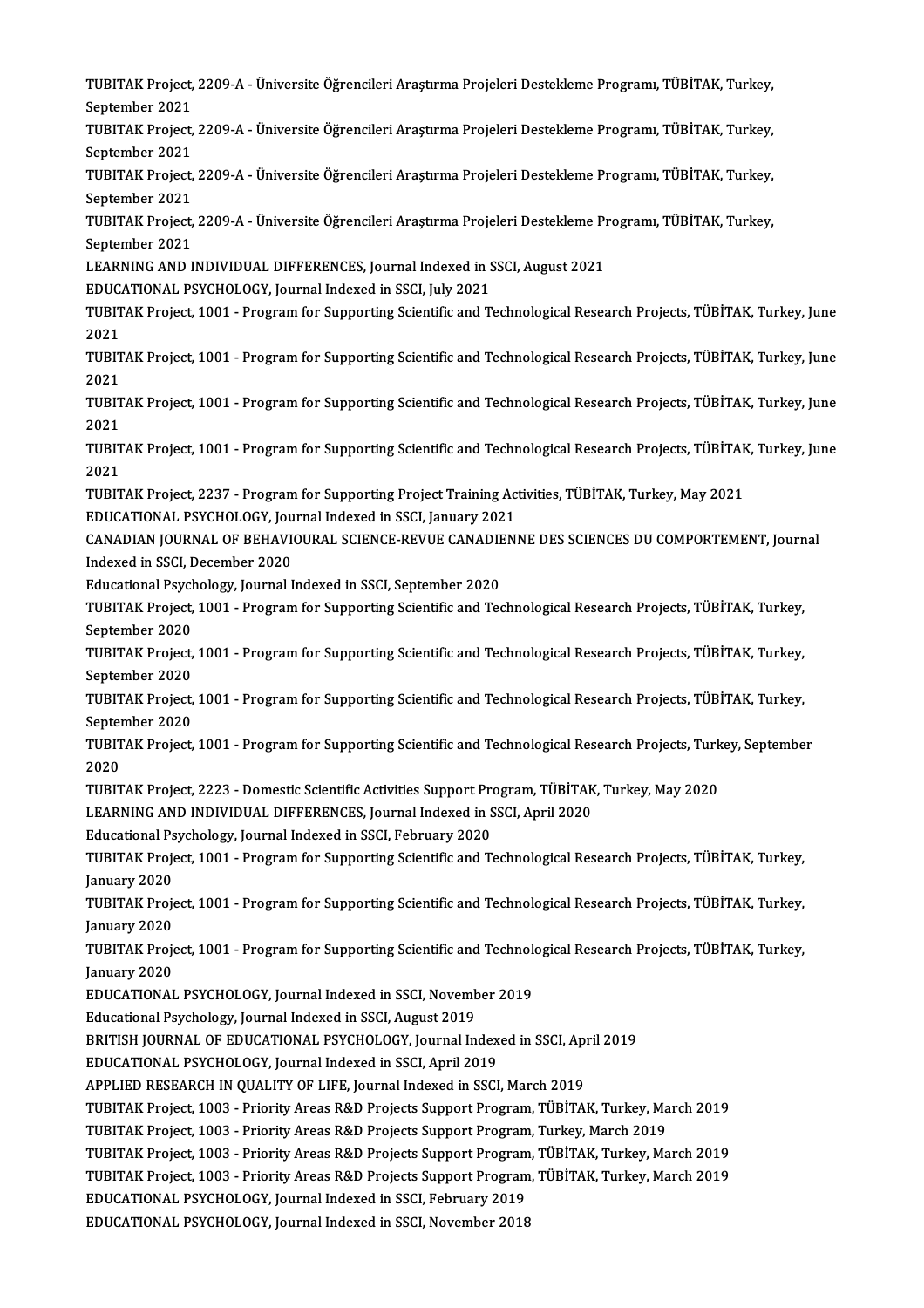APPLIED RESEARCH IN QUALITY OF LIFE, Journal Indexed in SSCI, September 2018<br>FRUGATIONAL REVOU OCY, Journal Indexed in SSCI, August 2018 APPLIED RESEARCH IN QUALITY OF LIFE, Journal Indexed in SSCI, S<br>EDUCATIONAL PSYCHOLOGY, Journal Indexed in SSCI, August 2018<br>STUDIES IN HIGHER EDUCATION, Journal Indexed in SSCI, June 2018 APPLIED RESEARCH IN QUALITY OF LIFE, Journal Indexed in SSCI, Se<br>EDUCATIONAL PSYCHOLOGY, Journal Indexed in SSCI, August 2018<br>STUDIES IN HIGHER EDUCATION, Journal Indexed in SSCI, June 2018<br>EDUCATIONAL BSYCHOLOGY, Journal EDUCATIONAL PSYCHOLOGY, Journal Indexed in SSCI, August 2018<br>STUDIES IN HIGHER EDUCATION, Journal Indexed in SSCI, June 201<br>EDUCATIONAL PSYCHOLOGY, Journal Indexed in SSCI, May 2018 STUDIES IN HIGHER EDUCATION, Journal Indexed in SSCI, June 2018 EDUCATIONAL PSYCHOLOGY, Journal Indexed in SSCI, May 2018<br>EDUCATIONAL PSYCHOLOGY, Journal Indexed in SSCI, April 2018<br>Project Supported by Public Organizations in Other Countries, NWO Innovational Research Incentives Schem EDUCATIONAL PSYCHOLOGY, Journal Indexed in SSCI, April 2018<br>Project Supported by Public Organizations in Other Countries, NWO Innovational Rese<br>Grant, Netherlands, April 2018<br>International Conference on Motivation , Confer Project Supported by Public Organizations in Other Countries, NWO Innovational Rese<br>Grant, Netherlands, April 2018<br>International Conference on Motivation , Conference Paper (Full Text), January 2018<br>EDUCATIONAL BSVCHOLOCY, EDUCATIONAL PSYCHOLOGY, Journal Indexed in SSCI, January 2018 International Conference on Motivation , Conference Paper (Full Text), January 2018<br>EDUCATIONAL PSYCHOLOGY, Journal Indexed in SSCI, January 2018<br>TÜBİTAK International Bilateral Joint Cooperation Program Project, Research EDUCATIONAL PSYCHOLOGY, Journal Indexed in SSCI, January 2011<br>TÜBİTAK International Bilateral Joint Cooperation Program Project,<br>Bilateral Cooperation Program, TÜBİTAK, Turkey, November 2017<br>LEARNING AND INDIVIDHAL DIEEERE TÜBİTAK International Bilateral Joint Cooperation Program Project, Research Counc<br>Bilateral Cooperation Program, TÜBİTAK, Turkey, November 2017<br>LEARNING AND INDIVIDUAL DIFFERENCES, Journal Indexed in SSCI, October 2017<br>STU Bilateral Cooperation Program, TÜBİTAK, Turkey, November 2017<br>LEARNING AND INDIVIDUAL DIFFERENCES, Journal Indexed in SSCI, October 2017<br>STUDIES IN HIGHER EDUCATION, Journal Indexed in SSCI, October 2017 LEARNING AND INDIVIDUAL DIFFERENCES, Journal Indexed in SSCI,<br>STUDIES IN HIGHER EDUCATION, Journal Indexed in SSCI, October 20<br>EDUCATIONAL PSYCHOLOGY, Journal Indexed in SSCI, October 2017<br>STUDIES IN HIGHER EDUCATION, Jour STUDIES IN HIGHER EDUCATION, Journal Indexed in SSCI, October 20<br>EDUCATIONAL PSYCHOLOGY, Journal Indexed in SSCI, October 2017<br>STUDIES IN HIGHER EDUCATION, Journal Indexed in SSCI, July 2017<br>EDUCATIONAL BSYCHOLOGY, Journal EDUCATIONAL PSYCHOLOGY, Journal Indexed in SSCI, October 20<br>STUDIES IN HIGHER EDUCATION, Journal Indexed in SSCI, July 20<br>EDUCATIONAL PSYCHOLOGY, Journal Indexed in SSCI, July 2017<br>INTERNATIONAL JOURNAL OF PSYCHOLOGY, Jour STUDIES IN HIGHER EDUCATION, Journal Indexed in SSCI, July 2017<br>EDUCATIONAL PSYCHOLOGY, Journal Indexed in SSCI, July 2017<br>INTERNATIONAL JOURNAL OF PSYCHOLOGY, Journal Indexed in SSCI, May 2017<br>EDUCATIONAL PSYCHOLOGY, Jour EDUCATIONAL PSYCHOLOGY, Journal Indexed in SSCI, July 2017<br>INTERNATIONAL JOURNAL OF PSYCHOLOGY, Journal Indexed in S<br>EDUCATIONAL PSYCHOLOGY, Journal Indexed in SSCI, April 2017<br>EDUCATIONAL PSYCHOLOGY, Journal Indexed in SS INTERNATIONAL JOURNAL OF PSYCHOLOGY, Journal Indexed in SSCI<br>EDUCATIONAL PSYCHOLOGY, Journal Indexed in SSCI, April 2017<br>EDUCATIONAL PSYCHOLOGY, Journal Indexed in SSCI, January 2017<br>EDUCATIONAL PSYCHOLOGY, Journal Indexed EDUCATIONAL PSYCHOLOGY, Journal Indexed in SSCI, April 2017<br>EDUCATIONAL PSYCHOLOGY, Journal Indexed in SSCI, January 2017<br>EDUCATIONAL PSYCHOLOGY, Journal Indexed in SSCI, August 2016<br>EDUCATIONAL SCIENCES THEODY & PRACTICE EDUCATIONAL SCIENCES-THEORY & PRACTICE, Journal Indexed in SSCI, August 2016<br>EDUCATIONAL PSYCHOLOGY, Journal Indexed in SSCI, June 2016 EDUCATIONAL PSYCHOLOGY, Journal Indexed in SSCI, August 2016 EDUCATIONAL PSYCHOLOGY, Journal Indexed in SSCI, April 2016 STUDIES IN HIGHER EDUCATION, Journal Indexed in SSCI, January 2016 LEARNING AND INDIVIDUAL DIFFERENCES, Journal Indexed in SSCI, November 2015 STUDIES IN HIGHER EDUCATION, Journal Indexed in SSCI, January 20<br>LEARNING AND INDIVIDUAL DIFFERENCES, Journal Indexed in SSCI,<br>EDUCATIONAL PSYCHOLOGY, Journal Indexed in SSCI, October 2015<br>EDUCATIONAL PSYCHOLOGY, Journal I LEARNING AND INDIVIDUAL DIFFERENCES, Journal Indexed in SSC<br>EDUCATIONAL PSYCHOLOGY, Journal Indexed in SSCI, October 2015<br>EDUCATIONAL PSYCHOLOGY, Journal Indexed in SSCI, August 2014<br>EDUCATIONAL PSYCHOLOGY, Journal Indexed EDUCATIONAL PSYCHOLOGY, Journal Indexed in SSCI, October 20<br>EDUCATIONAL PSYCHOLOGY, Journal Indexed in SSCI, August 20<br>EDUCATIONAL PSYCHOLOGY, Journal Indexed in SSCI, July 2014<br>EDUCATIONAL PSYCHOLOGY, Journal Indexed in S EDUCATIONAL PSYCHOLOGY, Journal Indexed in SSCI, August 2014<br>EDUCATIONAL PSYCHOLOGY, Journal Indexed in SSCI, July 2014<br>EDUCATIONAL PSYCHOLOGY, Journal Indexed in SSCI, May 2014 EDUCATIONAL PSYCHOLOGY, Journal Indexed in SSCI, July 2014<br>EDUCATIONAL PSYCHOLOGY, Journal Indexed in SSCI, May 2014<br>EDUCATIONAL PSYCHOLOGY, Journal Indexed in SSCI, February 2014<br>EDUCATIONAL PSYCHOLOGY, Journal Indexed in EDUCATIONAL PSYCHOLOGY, Journal Indexed in SSCI, May 2014<br>EDUCATIONAL PSYCHOLOGY, Journal Indexed in SSCI, February 2014<br>EDUCATIONAL PSYCHOLOGY, Journal Indexed in SSCI, November 2013<br>EDUCATIONAL PSYCHOLOGY, Journal Indexe EDUCATIONAL PSYCHOLOGY, Journal Indexed in SSCI, February 2<br>EDUCATIONAL PSYCHOLOGY, Journal Indexed in SSCI, November<br>EDUCATIONAL PSYCHOLOGY, Journal Indexed in SSCI, June 2013<br>Annual Convention of American Psychological A EDUCATIONAL PSYCHOLOGY, Journal Indexed in SSCI, November 2013<br>EDUCATIONAL PSYCHOLOGY, Journal Indexed in SSCI, June 2013<br>Annual Convention of American Psychological Association, Conference Paper (Full Text), December 2012 EDUCATIONAL PSYCHOLOGY, Journal Indexed in SSCI, June 2013<br>Annual Convention of American Psychological Association, Confer<br>EDUCATIONAL PSYCHOLOGY, Journal Indexed in SSCI, June 2012 EDUCATIONAL PSYCHOLOGY, Journal Indexed in SSCI, June 2012<br>Scientific Consultations

Scie**ntific Consultations**<br>TÜBİTAK, Project Consultancy, Marmara University, Ataturk Faculty Of Education, Elementary Education, Turkey, 2021 -<br>Continues Scientin<br>TÜBİTAK, I<br>Continues **Continues<br>Tasks In Event Organizations** 

Tasks In Event Organizations<br>Sakız G., Özdemir A. Ş. , Akbulut U., Doğan Ö. K. , Ümmet D., Saraç F., Elibol M., 2. International Congress on Seeking New<br>Perspectives in Education, Scientific Congress, İstanbul, Turkey, Eki Perspectives in Education, Scientific Congress, İstanbul, Turkey, Ekim 2019 Sakız G., Özdemir A. Ş. , Akbulut U., Doğan Ö. K. , Ümmet D., Saraç F., Elibol M., 2. International Congress o<br>Perspectives in Education, Scientific Congress, İstanbul, Turkey, Ekim 2019<br>Sakız G., 2. International Elementa

Perspectives in Education, Scientific Congress, İstanbul, Turkey, Ekim 2019<br>Sakız G., 2. International Elementary Education Congress, Scientific Congress, Muğla, Turkey, Ekim 2019<br>Sakız G., BAYSAL Z. N. , İlkokulda Özgün E Sakız G., 2. International Elementary Education Congress, Scientific Congress, Muğla, Turkey, Ekim 2019<br>Sakız G., BAYSAL Z. N. , İlkokulda Özgün Eğitici Etkinlikler Ulusal Atölye Çalışmaları, Scientific Congress, İ<br>Haziran Sakız G., BAYSAL Z. N. , İlkokulda Özgün Eğitici Etkinlikler Ulusal Atölye Çalışmaları, Scientific Congress, İstanbul, Turke<br>Haziran 2019<br>Sakız G., First International Congress on Seeking New Perspectives in Education, Sci

Sakız G., First International Congress on Seeking New Perspectives in Education, Scientific Congress, İstanbul, Turkey,<br>Mayıs 2018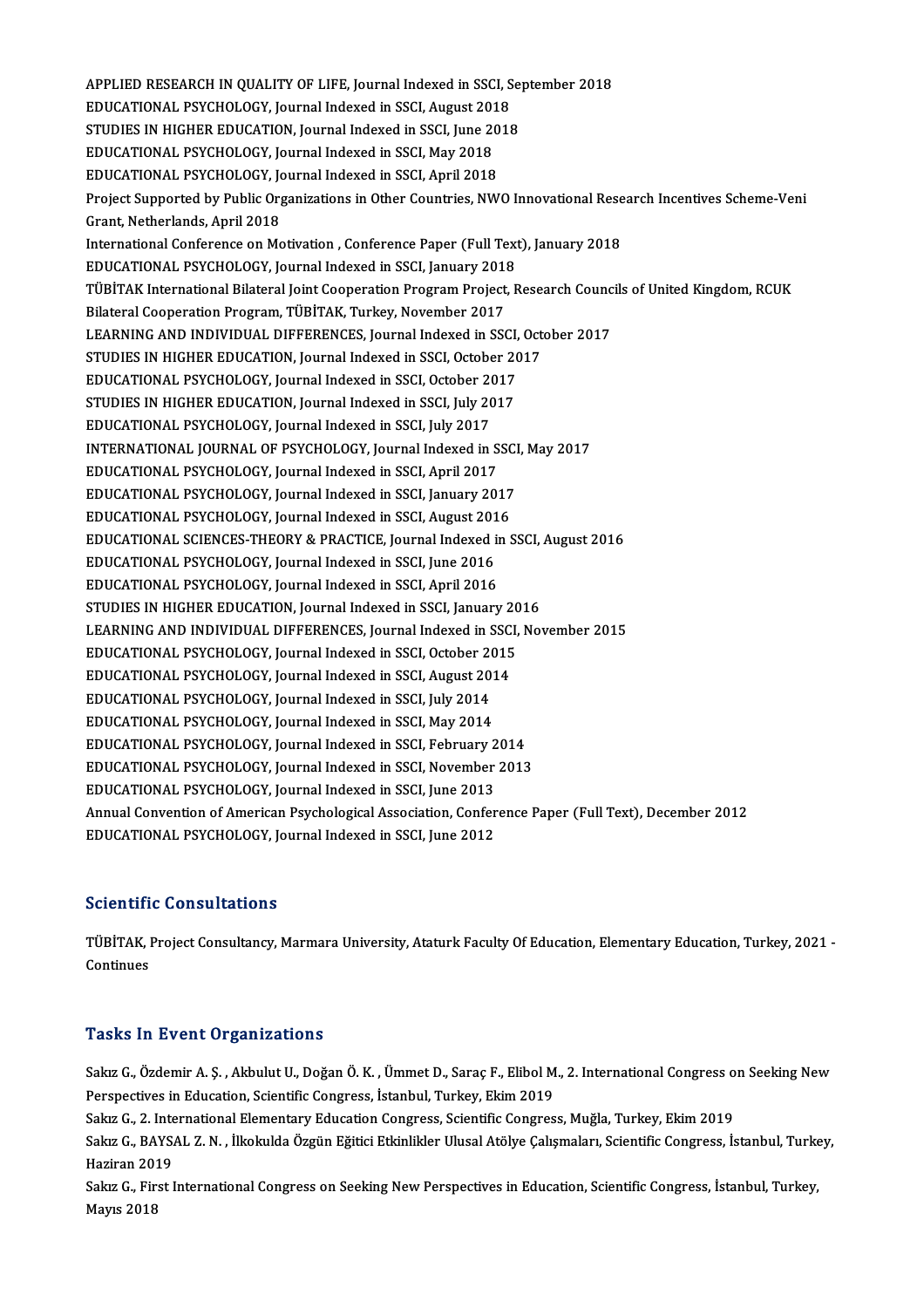Sakız G., İbrahimoğlu Z., Berk Ş., Uluslararası Öğretmen Eğitimi ve Akreditasyon Kongresi, Scientific Congress, İstanbul,<br>Turkay, Frijil 2017 Sakız G., İbrahimoğl<br>Turkey, Eylül 2017<br>Saluz G. 21, Eğitim I Sakız G., İbrahimoğlu Z., Berk Ş., Uluslararası Öğretmen Eğitimi ve Akreditasyon Kongre<br>Turkey, Eylül 2017<br>Sakız G., 21. Eğitim Bilimleri Kongresi, Scientific Congress, İstanbul, Turkey, Eylül 2012<br>Sakız G., Eğitim Fakülte

Turkey, Eylül 2017<br>Sakız G., 21. Eğitim Bilimleri Kongresi, Scientific Congress, İstanbul, Turkey, Eylül 2012<br>Sakız G., Eğitim Fakülteleri İnisiyatif Geliştirme ve Değerlendirme Çalıştayı, Workshop Organization, İstanbul, Sakız G., 21.<br>Sakız G., Eği<br>Ocak 2012<br>Sakız G. Ka Sakız G., Eğitim Fakülteleri İnisiyatif Geliştirme ve Değerlendirme Çalıştayı, Workshop Organization, İstanbul, Tur<br>Ocak 2012<br>Sakız G., Kartal S. G. , II. Ulusal Sınıf Öğretmenliği Çalıştayı, Workshop Organization, İstanbu

Sakız G., Kartal S. G. , II. Ulusal Sınıf Öğretmenliği Çalıştayı, Workshop Organization, İstanbul, Turkey, Aralık 2010<br>Mobility Activity

Mobility Activity<br>Erasmus Programme, Lecturing, Pädagogische Hochschule Oberösterreich, Linz, Austria, 2013 - 2013<br>Erasmus Programme, Staff Mobility, Eroja Universiteet Berlin, Cermany, 2011, 2011 Frobinej Tieerviej<br>Erasmus Programme, Lecturing, Pädagogische Hochschule Oberösterreich, Linz, Aust<br>Erasmus Programme, Staff Mobility, Freie Universitaet Berlin, Germany, 2011 - 2011 Erasmus Programme, Staff Mobility, Freie Universitaet Berlin, Germany, 2011 - 2011<br>Edit Congress and Symposium Activities

Okul Öncesi ve Sınıf Öğretmenliği Hizmet Öncesi Öğretmen Eğitimi ve Aday Öğretmenlik Programlarının Güclendirilmesi vekte Gongress and by mpostam ricervities<br>Okul Öncesi ve Sınıf Öğretmenliği Hizmet Öncesi Öğretmen Eğitimi ve Aday Öğretmenlik Programlarının Güçlendirilmesi<br>Kapsayıcılık Açısından Yeniden Yapılandırılması Çalıştayı (MEB, Okul Öncesi ve Sınıf Öğre<br>ve Kapsayıcılık Açısından<br>Gaziantep, Turkey, 2021<br>Okul Öncesi ve Sınıf Öğre ve Kapsayıcılık Açısından Yeniden Yapılandırılması Çalıştayı (MEB, UNICEF ve YÖK İşbirliğiyle)- Eğitici Eğitimi, Attendee,<br>Gaziantep, Turkey, 2021<br>Okul Öncesi ve Sınıf Öğretmenliği Hizmet Öncesi Öğretmen Eğitimi ve Aday Öğ Gaziantep, Turkey, 2021<br>Okul Öncesi ve Sınıf Öğretmenliği Hizmet Öncesi Öğretmen Eğitimi ve Aday Öğretmenlik Programlarının Güçlendirilr<br>Ve Kapsayıcılık Açısından Yeniden Yapılandırılması Çalıştayı (MEB, UNICEF ve YÖK İşbi Okul Öncesi ve<br>ve Kapsayıcılık<br>Turkey, 2021<br>EUPIE - Euresi ve Kapsayıcılık Açısından Yeniden Yapılandırılması Çalıştayı (MEB, UNICEF ve YÖK İşbirliğiyle), Moderator, Ankara,<br>Turkey, 2021 EURIE - Eurasia Higher Education Summit, Attendee, İstanbul, Turkey, 2020 EURIE - Eurasia Higher Education Summit, Attendee, İstanbul, Turkey, 2020<br>EPDAD Sürekli Gelişim Çalıştayı II, Working Group, Ankara, Turkey, 2020<br>II. Uluslararası Eğitimde Yeni Arayışlar Kongresi, Session Moderator, İstanb EPDAD Sürekli Gelişim Çalıştayı II, Working Group, Ankara, Turkey, 2020<br>II. Uluslararası Eğitimde Yeni Arayışlar Kongresi, Session Moderator, İstanbul, Turkey<br>EPDAD Sürekli Gelişim Çalıştayı, Working Group, İstanbul, Turke II. Uluslararası Eğitimde Yeni Arayışlar Kongresi, Session Moderator, İstanbul, Turkey,<br>EPDAD Sürekli Gelişim Çalıştayı, Working Group, İstanbul, Turkey, 2019<br>YÖKAK Kurumsal Dış Değerlendirici Eğitimi Çalıştayı, Attendee, EPDAD Sürekli Gelişim Çalıştayı, Working Group, İstanbul, Turkey, 2019<br>YÖKAK Kurumsal Dış Değerlendirici Eğitimi Çalıştayı, Attendee, Ankara, Turkey, 2019<br>YÖKAK Kurumsal Dış Değerlendirici Eğitimi Çalıştayı, Attendee, Anka YÖKAK Kurumsal Dış Değerlendirici Eğitimi Çalıştayı, Attendee, Ankara, Turkey, 2019<br>YÖKAK Kurumsal Dış Değerlendirici Eğitimi Çalıştayı, Attendee, Ankara, Turkey, 2018<br>I. International Teacher Education and Accreditation C I. International Teacher Education and Accreditation Congress, Moderator, İstanbul, Turkey, 2018<br>I. International Congress on Seeking New Perspectives in Education, Moderator, İstanbul, Turkey, 2018 I. International Teacher Education and Accreditation Congress, Moderator, İstanbul, Turkey, 2018<br>I. International Congress on Seeking New Perspectives in Education, Moderator, İstanbul, Turkey, 2018<br>Yeterlilik Temelli Prog I. International Congress on Seeking New Perspectives in Education, Moderator, İstanbul, Turkey, 2018<br>Yeterlilik Temelli Program Çıktılarının Kalite Güvencesi Çalıştayı, Working Group, İstanbul, Turkey, 2018<br>Öğretmen Yetiş Yeterlilik Temelli Program Çıktılarının Kalite Güvencesi Çalıştayı, Working<br>Öğretmen Yetiştirmede Değişim ve Dönüşümler Ulusal Çalıştayı, Working<br>EPDAD Değerlendirici Eğitimi Çalıştayı, Attendee, İstanbul, Turkey, 2015<br>V. Öğretmen Yetiştirmede Değişim ve Dönüşümler Ulusal Çalıştayı, Working (<br>EPDAD Değerlendirici Eğitimi Çalıştayı, Attendee, İstanbul, Turkey, 2015<br>V. Ulusal Sınıf Öğretmenliği Çalıştayı, Working Group, İzmir, Turkey, 2014<br>Fğ EPDAD Değerlendirici Eğitimi Çalıştayı, Attendee, İstanbul, Turkey, 2015<br>V. Ulusal Sınıf Öğretmenliği Çalıştayı, Working Group, İzmir, Turkey, 2014<br>Eğitim Fakülteleri İnisiyatif Geliştirme ve Değerlendirme Çalıştayı, Worki V. Ulusal Sınıf Öğretmenliği Çalıştayı, Working Group, İzmir, Turkey, 2014<br>Eğitim Fakülteleri İnisiyatif Geliştirme ve Değerlendirme Çalıştayı, Working G:<br>III. Ulusal Sınıf Öğretmenliği Çalıştayı, Working Group, Antalya, T Eğitim Fakülteleri İnisiyatif Geliştirme ve Değerlendirme Çalıştayı, Working<br>III. Ulusal Sınıf Öğretmenliği Çalıştayı, Working Group, Antalya, Turkey, 2011<br>Ulusal Öğretmen Stratejisi Çalıştayı, Working Group, Antalya, Turk III. Ulusal Sınıf Öğretmenliği Çalıştayı, Working Group, Antalya, Turkey, 2011<br>Ulusal Öğretmen Stratejisi Çalıştayı, Working Group, Antalya, Turkey, 2011<br>II. Ulusal Sınıf Öğretmenliği Çalıştayı, Working Group, İstanbul, Tu II. Ulusal Sınıf Öğretmenliği Çalıştayı, Working Group, İstanbul, Turkey, 2010<br>Citations

Total Citations (WOS):181 h-index (WOS):4

### Scholarships

Yurtdışı Bilimsel Etkinliklere Katılım Bursu, TUBITAK, 2009 - 2009 The Maribelle Seely Baker Memorial Scholarship, University, 2006 - 2007 Yurtdışı Bilimsel Etkinliklere Katılım Bursu, TUBITAK, 2009 - 2009<br>The Maribelle Seely Baker Memorial Scholarship, University, 2006 - 2007<br>Alumni Grants for Graduate Research and Scholarships, University, 2006 - 2007<br>1416 The Maribelle Seely Baker Memorial Scholarship, University, 2006 - 2007<br>Alumni Grants for Graduate Research and Scholarships, University, 2006 -<br>1416 Yurtdışı Lisansüstü Eğitim Bursu, Ministry of Education, 1999 - 2007